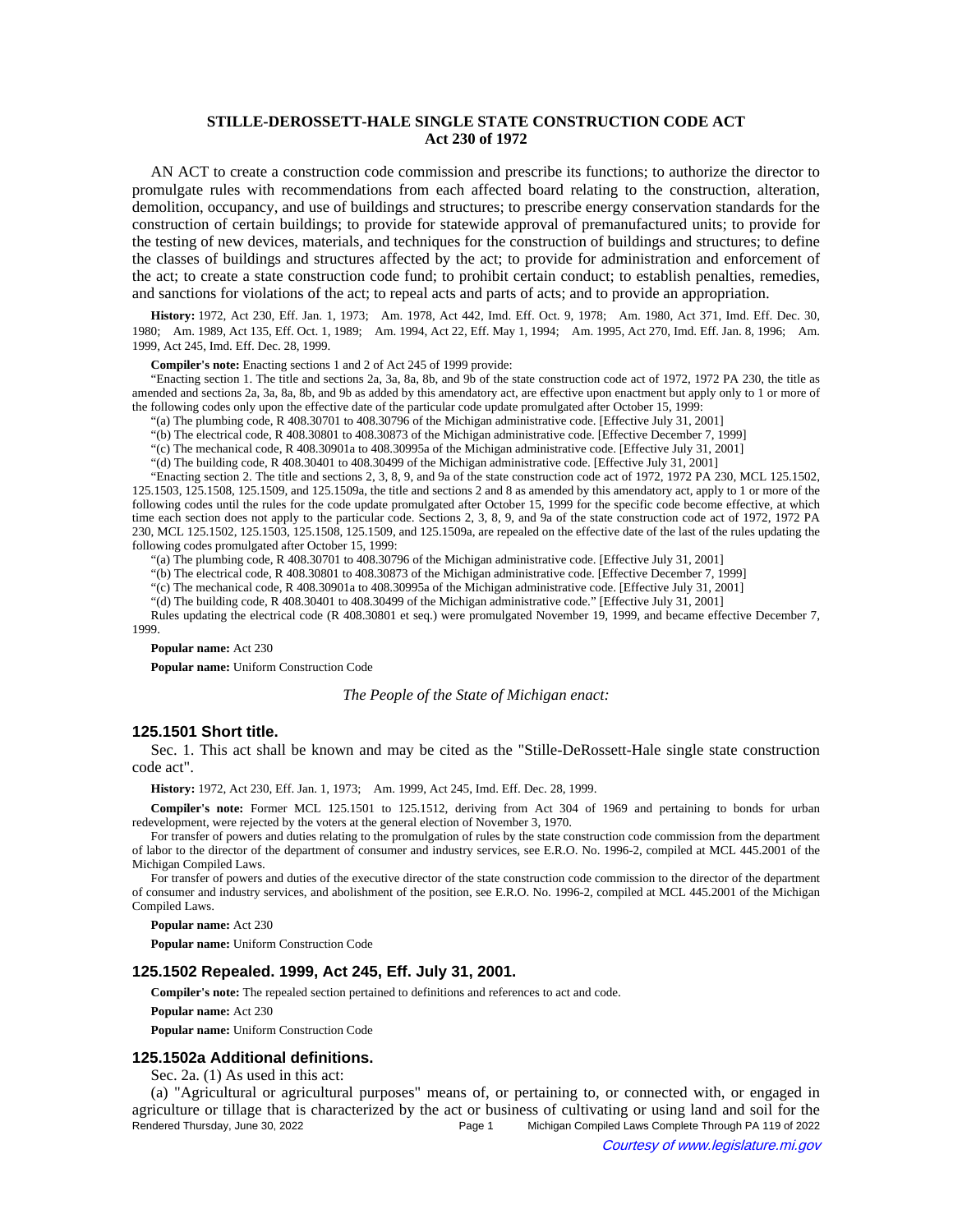production of crops for the use of animals or humans, and includes, but is not limited to, purposes related to agriculture, farming, dairying, pasturage, horticulture, floriculture, viticulture, and animal and poultry husbandry.

(b) "Agricultural product" means a farm product as defined in section 2 of the Michigan right to farm act, 1981 PA 93, MCL 286.472.

(c) "Application for a building permit" means an application for a building permit submitted to an enforcing agency pursuant to this act and plans, specifications, surveys, statements, and other material submitted to the enforcing agency together or in connection with the application.

(d) "Barrier free design" means design complying with legal requirements for architectural designs that eliminate the type of barriers and hindrances that deter persons with disabilities from having access to and free mobility in and around a building or structure.

(e) "Board of appeals" means the construction board of appeals of a governmental subdivision provided for in section 14.

(f) "Boards" means the state plumbing board created in section 13 of former 2002 PA 733, the board of mechanical rules created in section 3 of former 1984 PA 192, the electrical administrative board created in section 2 of former 1956 PA 217, and the barrier free design board created in section 5 of 1966 PA 1, MCL 125.1355.

(g) "Building" means a combination of materials, whether portable or fixed, forming a structure affording a facility or shelter for use or occupancy by individuals, animals, or property. Building does not include a building, whether temporary or permanent, incidental to the use for agricultural purposes of the land on which the building is located if it is not used in the business of retail trade. Building includes a part or parts of the building and all equipment in the building unless the context clearly requires a different meaning.

(h) "Building envelope" means the elements of a building that enclose conditioned spaces through which thermal energy may be transferred to or from the exterior.

(i) "Building official" means an individual who is employed by a governmental subdivision and is charged with the administration and enforcement of the code and who is registered in compliance with article 10 of the skilled trades regulation act, MCL 339.6001 to 339.6023. This individual may also be an employee of a private organization.

(j) "Business day" means a day of the year, exclusive of a Saturday, Sunday, or legal holiday.

(k) "Chief elected official" means the chairperson of the county board of commissioners, the city mayor, the village president, or the township supervisor.

(*l*) "Code" means the state construction code provided for in section 4 or a part of that code of limited application and includes a modification of or amendment to the code.

(m) "Commission" means the state construction code commission created by section 3a.

(n) "Construction" means the construction, erection, reconstruction, alteration, conversion, demolition, repair, moving, or equipping of buildings or structures.

(o) "Construction regulation" means a law, act, rule, regulation, or code, general or special, or a compilation thereof, enacted or adopted by this state including a department, board, bureau, commission, or other agency of this state, relating to the design, construction, or use of and the installation of equipment in buildings and structures. Construction regulation does not include a zoning ordinance or rule issued pursuant to a zoning ordinance and related to zoning.

(p) "Cost-effective", in reference to section  $4(3)(f)$  and (g), means, using the existing energy efficiency standards and requirements as the base of comparison, the economic benefits of the proposed energy efficiency standards and requirements will exceed the economic costs of the requirements of the proposed rules based upon an incremental multiyear analysis that meets all of the following requirements:

(*i*) Considers the perspective of a typical first-time home buyer.

(*ii*) Considers benefits and costs over a 7-year time period.

(*iii*) Does not assume fuel price increases in excess of the assumed general rate of inflation.

(*iv*) Ensures that the buyer of a home who would qualify to purchase the home before the addition of the energy efficient standards will still qualify to purchase the same home after the additional cost of the energy-saving construction features.

(*v*) Ensures that the costs of principal, interest, taxes, insurance, and utilities will not be greater after the inclusion of the proposed cost of the additional energy-saving construction features required by the proposed energy efficiency rules than under the provisions of the existing energy efficiency rules.

(q) "Department" means the department of licensing and regulatory affairs.

(r) "Director" means the director of the department or an authorized representative of the director.

(s) "Energy conservation" means the efficient use of energy by providing building envelopes with high thermal resistance and low air leakage, and the selection of energy efficient mechanical, electrical service, and<br>Page 2 Michigan Compiled Laws Complete Through PA 119 of 2022 Michigan Compiled Laws Complete Through PA 119 of 2022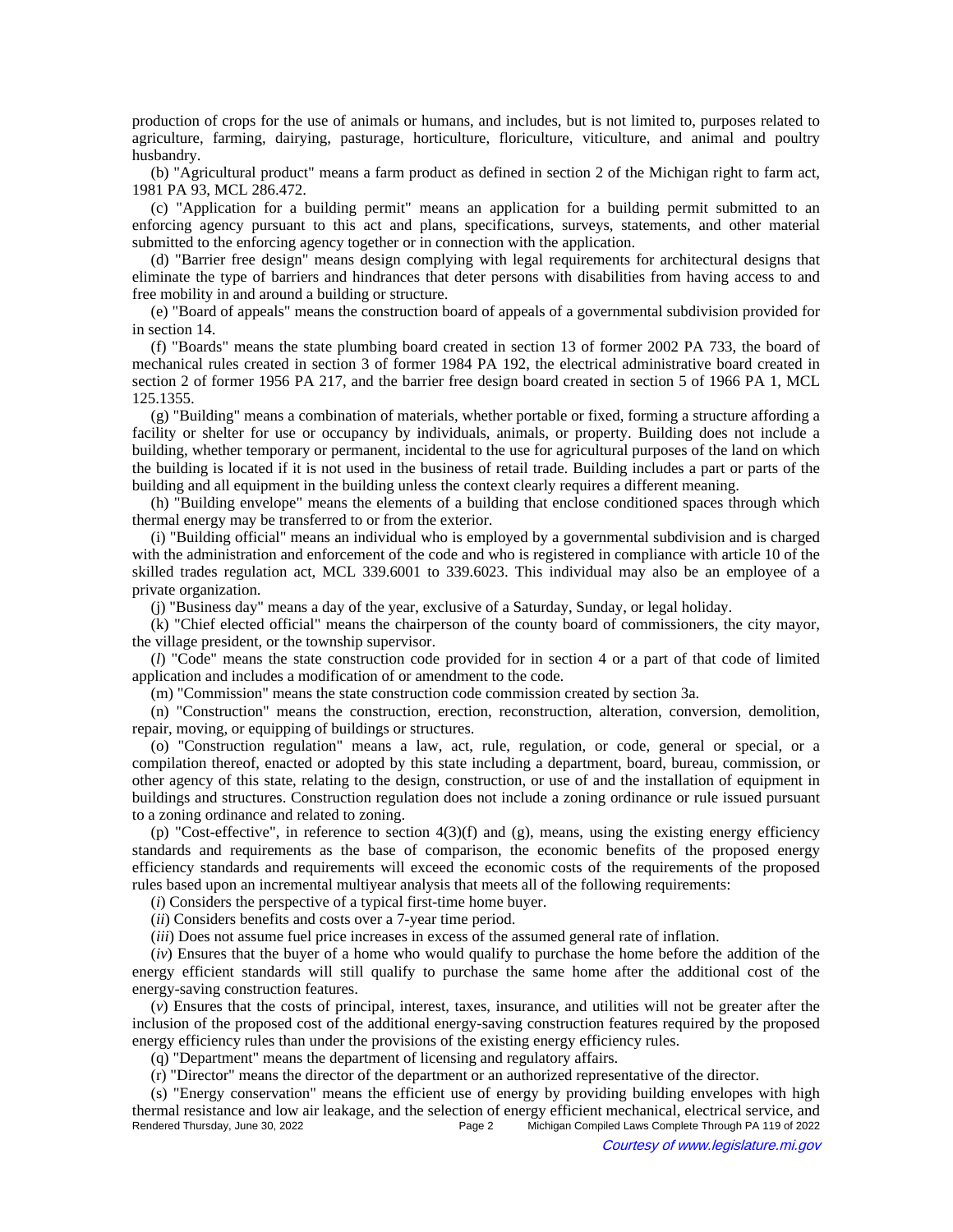illumination systems, equipment, devices, or apparatus.

(t) "Enforcing agency" means the governmental agency that, in accordance with section 8a or 8b, is responsible for administration and enforcement of the code within a governmental subdivision. However, for the purposes of section 19, enforcing agency means the agency in a governmental unit principally responsible for the administration and enforcement of applicable construction regulations.

(u) "Equipment" means plumbing, heating, electrical, ventilating, air conditioning, and refrigerating equipment.

(v) "Governmental subdivision" means a county, city, village, or township that, in accordance with section 8a or 8b, has assumed responsibility for administration and enforcement of this act and the code within its jurisdiction.

(w) "Mobile home" means a vehicular, portable structure that meets all of the following requirements:

(*i*) Is built on a chassis pursuant to the national manufactured housing construction and safety standards act of 1974, 42 USC 5401 to 5426.

(*ii*) Is designed to be used without a permanent foundation as a dwelling when connected to required utilities.

(*iii*) Is or is intended to be, attached to the ground, to another structure, or to a utility system on the same premises for more than 30 consecutive days.

(x) "Other laws and ordinances" means other laws and ordinances whether enacted by this state or by a county, city, village, or township and the rules issued under those laws and ordinances.

(y) "Owner" means the owner of the freehold of the premises or lesser estate in the premises, a mortgagee or vendee in possession, an assignee of rents, receiver, executor, trustee, or lessee, or any other person, sole proprietorship, partnership, association, or corporation directly or indirectly in control of a building, structure, or real property or his or her duly authorized agent.

(z) "Person with disabilities" means an individual whose physical characteristics limit that individual's ability to be self-reliant in the individual's movement throughout and use of the building environment.

(aa) "Premanufactured unit" means an assembly of materials or products intended to comprise all or part of a building or structure, and that is assembled at other than the final location of the unit of the building or structure by a repetitive process under circumstances intended to ensure uniformity of quality and material content. Premanufactured unit includes a mobile home.

(bb) "Structure" means that which is built or constructed, an edifice or building of any kind, or a piece of work artificially built up or composed of parts joined together in some definite manner. Structure does not include a structure incident to the use for agricultural purposes of the land on which the structure is located and does not include works of heavy civil construction including, but not limited to, a highway, bridge, dam, reservoir, lock, mine, harbor, dockside port facility, an airport landing facility and facilities for the generation, transmission, or distribution of electricity. Structure includes a part or parts of the structure and all equipment in the structure unless the context clearly requires a different meaning.

(2) Unless the context clearly indicates otherwise, a reference to this act, or to this act and the code, means this act and rules promulgated pursuant to this act including the code.

History: Add. 1999, Act 245, Imd. Eff. Dec. 28, 1999;—Am. 2012, Act 103, Imd. Eff. Apr. 20, 2012;—Am. 2013, Act 125, Imd. Eff. Oct. 1, 2013; — Am. 2016, Act 409, Eff. Apr. 4, 2017.

#### **Compiler's note:** Enacting section 1 of Act 245 of 1999 provides:

"Enacting section 1. The title and sections 2a, 3a, 8a, 8b, and 9b of the state construction code act of 1972, 1972 PA 230, the title as amended and sections 2a, 3a, 8a, 8b, and 9b as added by this amendatory act, are effective upon enactment but apply only to 1 or more of the following codes only upon the effective date of the particular code update promulgated after October 15, 1999:

"(a) The plumbing code, R 408.30701 to 408.30796 of the Michigan administrative code. [Effective July 31, 2001]

"(b) The electrical code, R 408.30801 to 408.30873 of the Michigan administrative code. [Effective December 7, 1999]

"(c) The mechanical code, R 408.30901a to 408.30995a of the Michigan administrative code. [Effective July 31, 2001]

"(d) The building code, R 408.30401 to 408.30499 of the Michigan administrative code." [Effective July 31, 2001]

**Popular name:** Act 230

**Popular name:** Uniform Construction Code

## **125.1503 Repealed. 1999, Act 245, Eff. July 31, 2001.**

**Compiler's note:** The repealed section pertained to state construction code commission.

**Popular name:** Act 230

**Popular name:** Uniform Construction Code

## **125.1503a State construction code commission; creation; membership; quorum; meetings; designation of chairperson; exercise of authority; rules; compliance with open meetings act and freedom of information act.**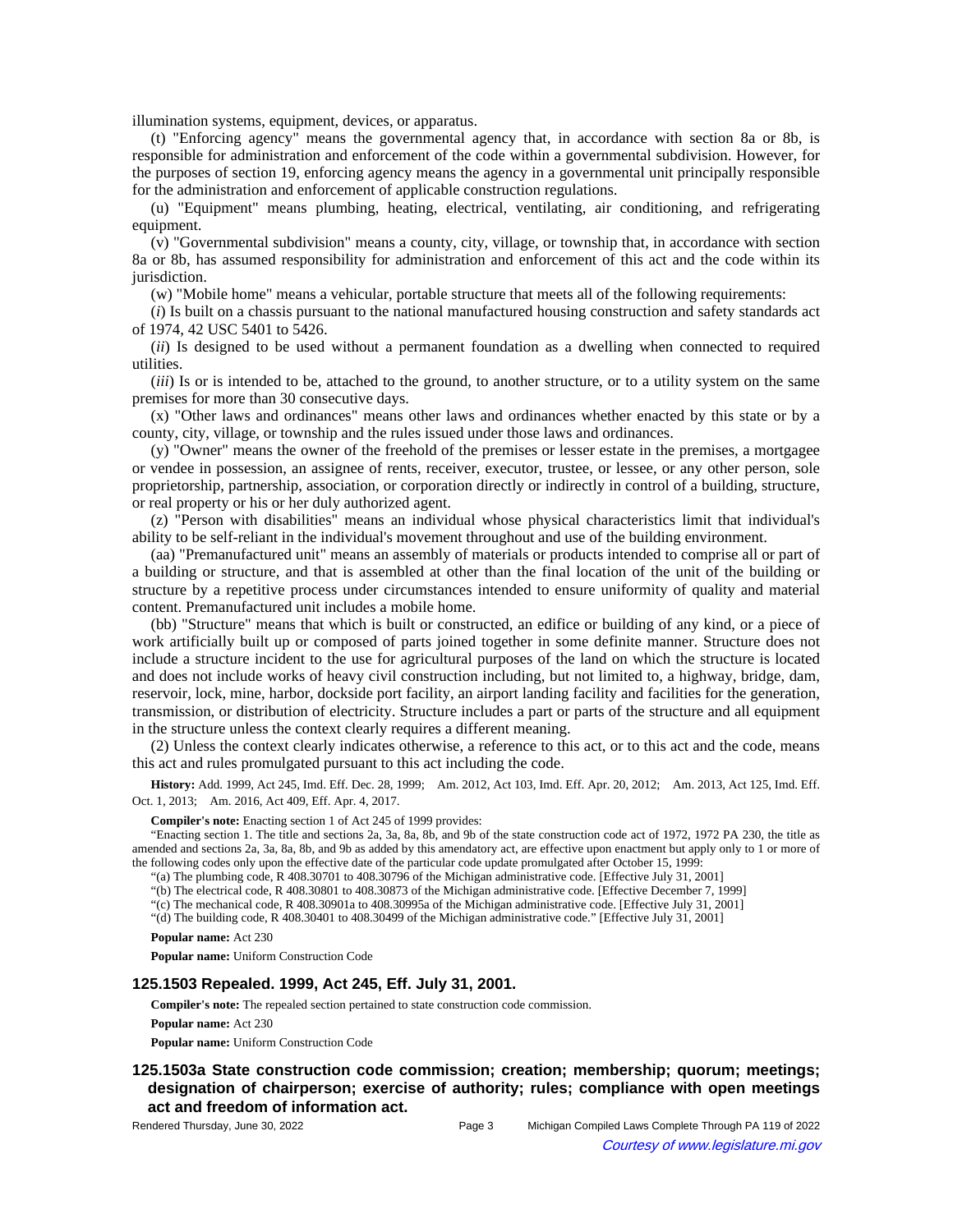Sec. 3a. (1) The state construction code commission is created and consists of the state fire marshal or an employee of the bureau of fire services created in section 1b of the fire prevention code, 1941 PA 207, MCL 29.1b, designated by the state fire marshal and a designee of the chairpersons of the barrier free design board, the electrical administrative board, the state plumbing board, and the board of mechanical rules, who shall be permanent members, and 12 residents of the state to be appointed by the governor with the advice and consent of the senate. Appointed members of the commission shall include 1 person from each of the fields of industrial management, architecture, professional engineering, building contracting, organized labor, premanufactured building, and 3 members representing municipal building inspection; 2 persons from the general public; and a licensed residential builder. A member of the commission appointed by the governor before January 1, 2007 shall be appointed for a term of 2 years, except that a vacancy shall be filled for the unexpired portion of the term. A member of the commission appointed by the governor after December 31, 2006 shall be appointed for a term of 4 years, except that a vacancy shall be filled for the unexpired portion of the term. A member of the commission may be removed from office by the governor for inefficiency, neglect of duty, or misconduct or malfeasance in office. A member of the commission who has a pecuniary interest in a matter before the commission shall disclose the interest before the commission takes action in the matter, which disclosures shall be made a matter of record in its official proceedings. Each member of the commission, except the state fire marshal or the state fire marshal's designee, shall receive reimbursement for actual expenses incurred by the member in the performance of the duties as a member of the commission, subject to available appropriations.

(2) Nine members of the commission constitute a quorum. Except as otherwise provided in the commission's bylaws, action may be taken by the commission by vote of a majority of the members present at a meeting. Meetings of the commission may be called by the chairperson or by 3 members on 10 days' written notice. Not less than 1 meeting shall be held each calendar quarter. A meeting of the commission may be held anywhere in this state.

(3) The commission may elect 1 member as vice-chairperson, and other officers as it determines appropriate, for the terms and with the duties and powers as the commission determines. The vice-chairperson and other officers of the commission shall be elected from those members appointed to the commission by the governor. After December 31, 2006, the governor shall designate a member of the commission to serve as chairperson at the pleasure of the governor.

(4) The commission is within the department but shall exercise its statutory functions independently of the director, except that budgeting, personnel, and procurement functions of the commission shall be performed under the direction and supervision of the director. The director has the sole statutory authority to promulgate rules.

(5) The business that the commission may perform shall be conducted at a public meeting of the commission held in compliance with the open meetings act, 1976 PA 267, MCL 15.261 to 15.275. Public notice of the time, date, and place of the meeting shall be given in the manner required by the open meetings act, 1976 PA 267, MCL 15.261 to 15.275.

(6) A writing prepared, owned, used, in the possession of, or retained by the commission in the performance of an official function shall be made available to the public in compliance with the freedom of information act, 1976 PA 442, MCL 15.231 to 15.246.

History: Add. 1999, Act 245, Imd. Eff. Dec. 28, 1999;-- Am. 2006, Act 192, Imd. Eff. June 19, 2006.

**Compiler's note:** Enacting section 1 of Act 245 of 1999 provides:

"Enacting section 1. The title and sections 2a, 3a, 8a, 8b, and 9b of the state construction code act of 1972, 1972 PA 230, the title as amended and sections 2a, 3a, 8a, 8b, and 9b as added by this amendatory act, are effective upon enactment but apply only to 1 or more of the following codes only upon the effective date of the particular code update promulgated after October 15, 1999:

"(a) The plumbing code, R 408.30701 to 408.30796 of the Michigan administrative code. [Effective July 31, 2001]

"(b) The electrical code, R 408.30801 to 408.30873 of the Michigan administrative code. [Effective December 7, 1999]

"(c) The mechanical code, R 408.30901a to 408.30995a of the Michigan administrative code. [Effective July 31, 2001]

"(d) The building code, R 408.30401 to 408.30499 of the Michigan administrative code." [Effective July 31, 2001]

For transfer of powers and duties of the office of fire safety and state fire marshal to the director of the department of labor and economic growth by type II transfer, see E.R.O. No. 2003-1, compiled at MCL 445.2011.

**Popular name:** Act 230

**Popular name:** Uniform Construction Code

**125.1504 State construction code; rules; promulgation; contents; purposes, objectives, and standards; recommendations by boards; frequency of updates; public meeting; notice; request to promulgate rule; availability of code to public; use of material or method of manufacture during interim.**

Sec. 4. (1) The director shall prepare and promulgate the state construction code consisting of rules

Rendered Thursday, June 30, 2022 Page 4 Michigan Compiled Laws Complete Through PA 119 of 2022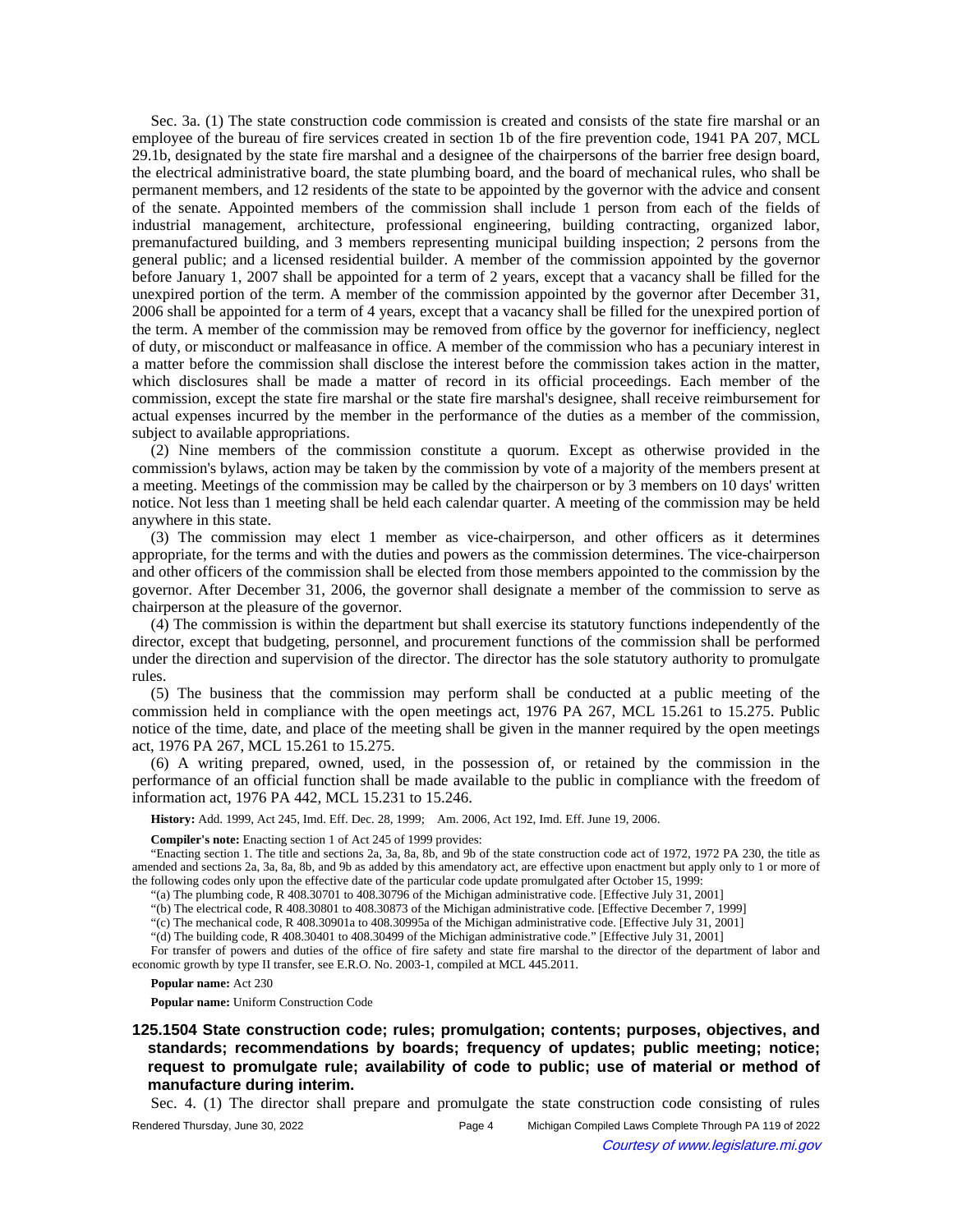governing the construction, use, and occupation of buildings and structures, including land area incidental to the buildings and structures, the manufacture and installation of building components and equipment, the construction and installation of premanufactured units, the standards and requirements for materials to be used in connection with the units, and other requirements relating to the safety, including safety from fire, and sanitation facilities of the buildings and structures.

(2) The code shall consist of the international residential code, the international building code, the international mechanical code, the international plumbing code, the international existing building code, and the international energy conservation code published by the international code council and the national electrical code published by the national fire prevention association, with amendments, additions, or deletions as the director determines appropriate. The director may adopt all or any part of these codes or the standards contained within these codes by reference.

(3) The code shall be designed to effectuate the general purposes of this act and the following objectives and standards:

(a) To provide standards and requirements for construction and construction materials consistent with nationally recognized standards and requirements.

(b) To formulate standards and requirements, to the extent practicable in terms of performance objectives, so as to make adequate performance for the use intended the test of acceptability.

(c) To permit to the fullest extent feasible the use of modern technical methods, devices, and improvements, including premanufactured units, consistent with reasonable requirements for the health, safety, and welfare of the occupants and users of buildings and structures.

(d) To eliminate restrictive, obsolete, conflicting, or unnecessary construction regulations that tend to increase construction costs unnecessarily or restrict the use of new materials, products, or methods of construction, or provide preferential treatment to types or classes of materials or products or methods of construction.

(e) To ensure adequate maintenance of buildings and structures throughout this state and to adequately protect the health, safety, and welfare of the people.

(f) To provide standards and requirements for cost-effective energy efficiency that will be effective April 1, 1997.

(g) Upon periodic review, to continue to seek ever-improving, cost-effective energy efficiencies.

(h) To develop a voluntary consumer information system relating to energy efficiencies.

(4) The code shall be divided into sections as the director considers appropriate including, without limitation, building, plumbing, electrical, and mechanical sections. The boards shall participate in and work with the staff of the director in the preparation of parts relating to their functions. Before the promulgation of an amendment to the code, the boards whose functions relate to that code may draft and recommend to the director proposed language. The director shall consider all submissions by the boards. However, the director has final responsibility for the promulgation of the code.

(5) The director shall add, amend, and rescind rules to update the Michigan building code, the Michigan mechanical code, the Michigan plumbing code, the Michigan rehabilitation code for existing buildings, the Michigan electrical code, and the commercial chapters of the Michigan energy code not less than once every 3 years to coincide with the national code change cycle.

(6) Within 90 days after the effective date of the 2012 act that amended this section, the director shall begin the process to add, amend, or rescind rules to update the 2009 Michigan residential code, including the residential energy code chapter. Commencing with the 2015 national code change cycle, the director shall add, amend, and rescind rules to simultaneously update all chapters of the Michigan residential code not less frequently than once every 6 years or more frequently than once every 3 years as the director determines is appropriate. Not more than 200 days after the printed publication of the latest edition of the international residential code book is made available to the general public, the director shall hold a public meeting in Lansing and offer persons an opportunity to present data and comments on the general need to update the Michigan residential code. The department shall give 30 days' advance notice of a meeting under this subsection on the department's website. Not more than 30 days after the meeting, the director shall issue a written determination whether to update the Michigan residential code. The department shall post notice of the determination on its website for at least 45 days.

(7) If the director makes the determination not to update the Michigan residential code, a person may, within 45 days after the determination, request the director to promulgate a rule to amend a section or sections of the Michigan residential code. Within 90 days after the filing of a request, the director shall initiate the processing of a rule or shall issue to the requestor a concise written statement of the principal reasons for denial of the request and post the denial statement on the department's website until the Michigan residential code is next updated. The denial of the request is not subject to judicial review.<br>Rendered Thursday, June 30, 2022<br>Page 5 Michigan Compiled I

Michigan Compiled Laws Complete Through PA 119 of 2022 Courtesy of www.legislature.mi.gov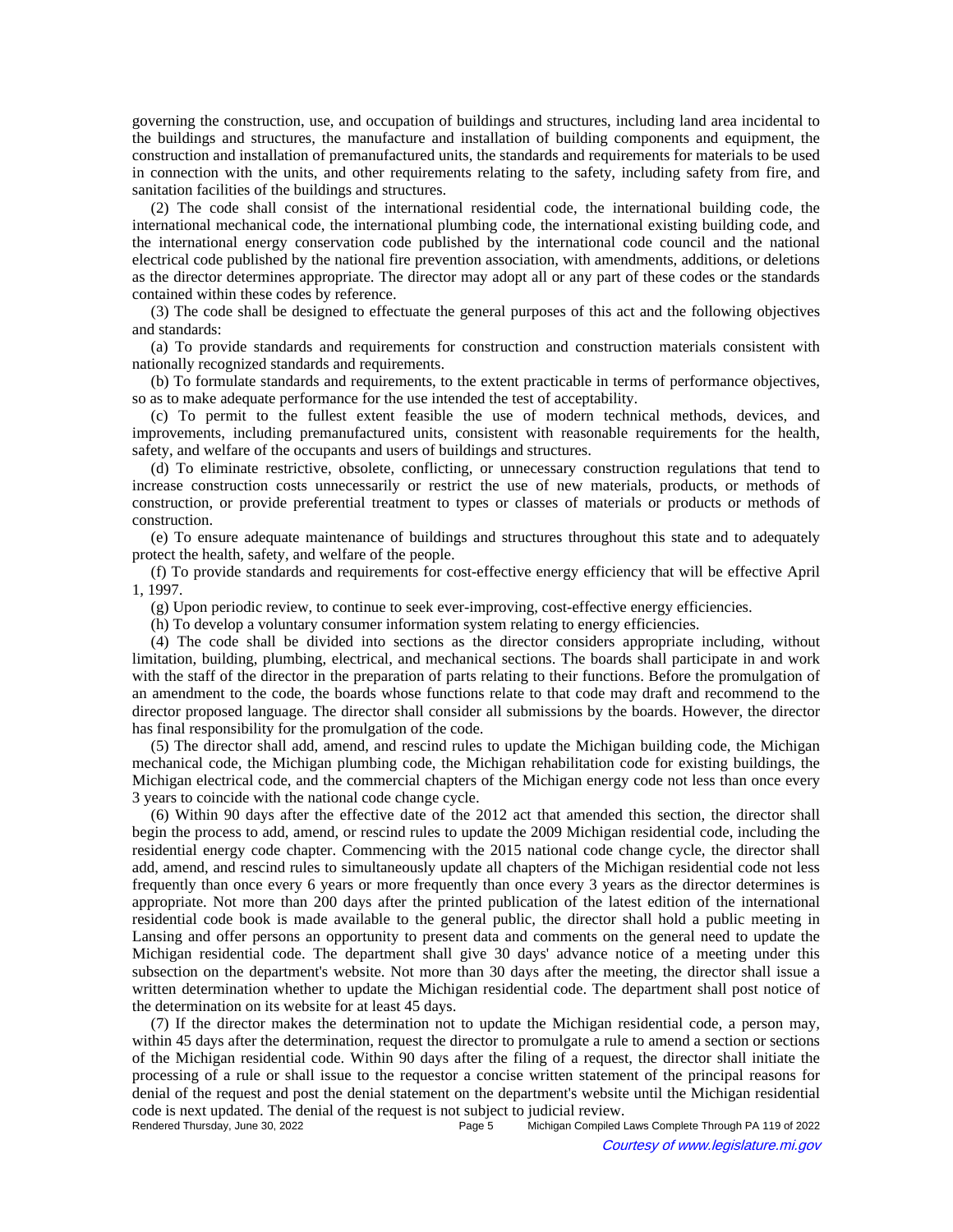(8) Before the Michigan building code, the Michigan residential code, the Michigan plumbing code, the Michigan mechanical code, the Michigan uniform energy code, and the Michigan rehabilitation code may be enforced, the director shall make each Michigan-specific code available to the general public for at least 45 days in printed, electronic, or other form that does not require the user to purchase additional documents or data in any form in order to have an updated complete version of each specific code, excluding other referenced standards within each code. This subsection does not apply to any code effective before April 1, 2005. If the Michigan residential code is updated on a 6-year cycle, then use of a material, product, method of manufacture, or method or manner of construction or installation provided for in an interim edition of the international residential code is authorized throughout this state and shall be permitted, but shall not be mandated, by an enforcing agency or its building official or inspectors. However, the enforcing agency or its building official or inspectors may require that if such a material, product, method of manufacture, or method or manner of construction or installation provided for in an interim edition of the international residential code is used, the use shall comply with all applicable requirements set forth in the interim edition of the international residential code.

History: 1972, Act 230, Eff. Jan. 1, 1973;--Am. 1978, Act 442, Imd. Eff. Oct. 9, 1978;--Am. 1980, Act 371, Imd. Eff. Dec. 30, 1980;-Am. 1995, Act 270, Imd. Eff. Jan. 8, 1996;-Am. 1999, Act 245, Imd. Eff. Dec. 28, 1999;-Am. 2004, Act 584, Imd. Eff. Jan. 4, 2005; Am. 2012, Act 504, Eff. Mar. 28, 2013.

#### **Popular name:** Act 230

**Popular name:** Uniform Construction Code

**Administrative rules:** R 408.30101 et seq.; R 408.31070; R 408.31087 et seq. of the Michigan Administrative Code.

#### **125.1504a Repealed. 1985, Act 220, Eff. Jan. 13, 1988.**

**Compiler's note:** The report of the advisory committee's actions and recommendations, required by this section, was transmitted by the Director of the Department of Labor to the Clerk of the House of Representatives and the Secretary of the Senate by letters dated January 5, 1988. 1988 Journal of the House 9 (No. 1, January 13, 1988) and 1988 Journal of the Senate 5 (No. 1, January 13, 1988).

#### **Popular name:** Act 230

**Popular name:** Uniform Construction Code

### **125.1504b Bed and breakfast.**

Sec. 4b. (1) A bed and breakfast is considered under the code to be a single family residential structure and shall not be treated as a hotel or other facility serving transient tenants. This section is effective throughout the state without local modification, notwithstanding the exemption provisions of section 8.

(2) This section does not affect local zoning, fire safety, or housing regulations.

(3) As used in this section, "bed and breakfast" means a single family residential structure that meets all of the following criteria:

(a) Has 10 or fewer sleeping rooms, including sleeping rooms occupied by the innkeeper, 1 or more of which are available for rent to transient tenants.

(b) Serves meals at no extra cost to its transient tenants.

(c) Has a smoke detector in proper working order in each sleeping room and a fire extinguisher in proper working order on each floor.

History: Add. 1987, Act 112, Imd. Eff. July 13, 1987;—Am. 1996, Act 292, Imd. Eff. June 19, 1996.

#### **Popular name:** Act 230

**Popular name:** Uniform Construction Code

## **125.1504c Installation of smoke alarms in existing buildings or structures; promulgation of rules required.**

Sec. 4c. (1) Beginning 1 year after the effective date of the rules promulgated under subsection (2), the owner of an existing building or structure constructed before November 6, 1974 shall install 1 or more smoke alarms in that building or structure, as provided in those rules.

(2) The director shall promulgate rules that establish standards and requirements for the installation of smoke alarms in a building or structure described in subsection (1). The rules shall include both of the following:

(a) For a single family dwelling, 1 or 2 family detached dwelling, or multiple family dwelling, a requirement for the installation of at least 1 single-station smoke alarm in each dwelling unit.

(b) For a building or structure that is not a single family dwelling, 1 or 2 family detached dwelling, or multiple family dwelling, a requirement for the installation of smoke alarms as provided in the code.

(3) A building that is renovated, reconstructed, or added to or whose use or occupancy is changed shall meet the requirements contained in the code for installation of smoke alarms.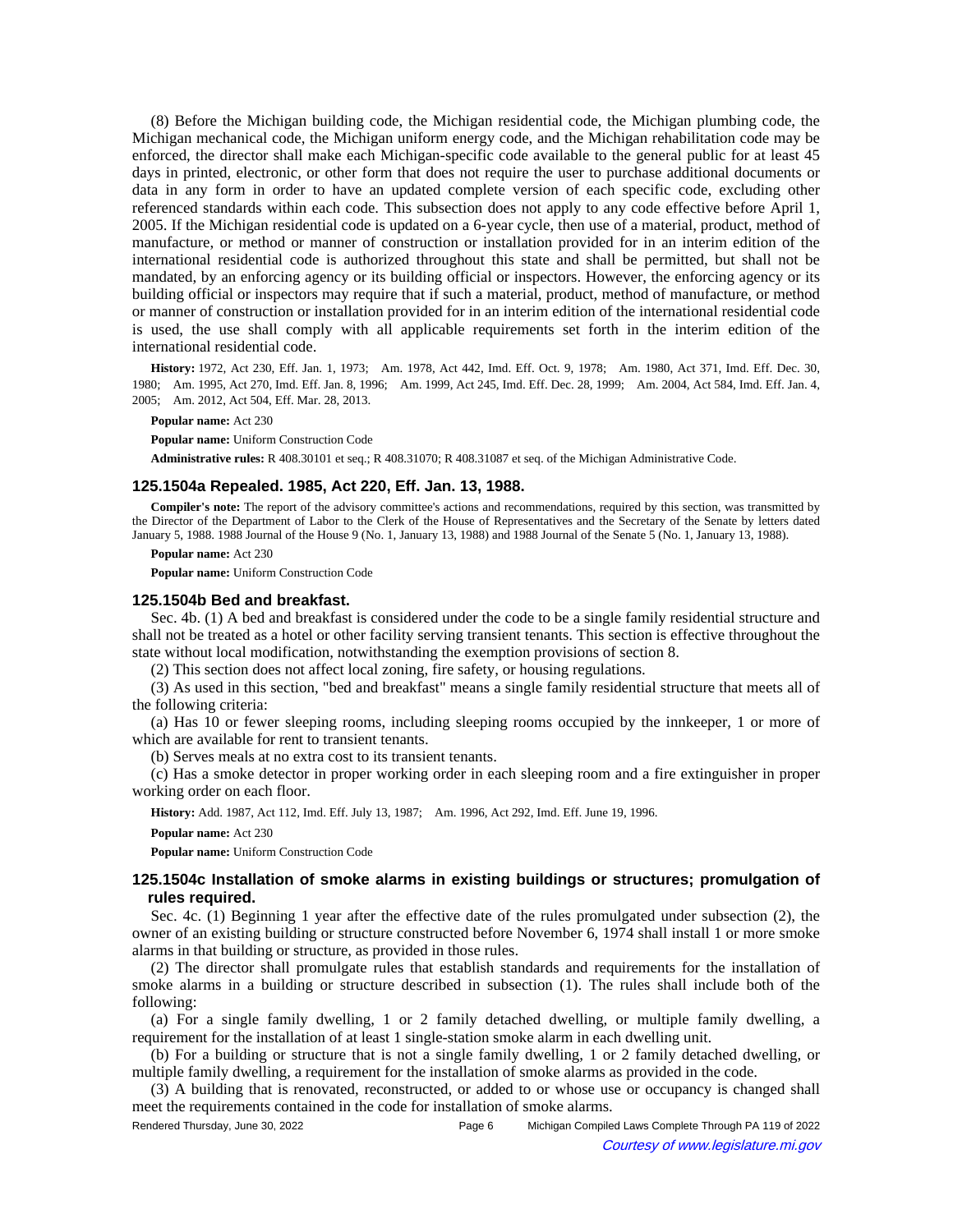(4) As used in this section, "smoke alarm" and "single-station smoke alarm" mean those terms as defined in section 82a of the housing law of Michigan, 1917 PA 167, MCL 125.482a.

**History:** Add. 2004, Act 65, Imd. Eff. Apr. 20, 2004.

**Popular name:** Act 230

**Popular name:** Uniform Construction Code

## **125.1504d Residential occupancies; installation of operational carbon monoxide device; requirements; liability; definitions.**

Sec. 4d. (1) Beginning December 1, 2009 and involving only buildings and structures newly constructed on or after that date, the owner, operator, or builder of residential occupancies where the occupants are primarily transient in nature, including, but not limited to, boarding houses, hotels, and motels, shall install 1 operational carbon monoxide device at each source point.

(2) The carbon monoxide device described in subsection (1) may be battery-powered, plug-in with or without battery backup, wired into the dwelling's AC power line with secondary battery backup, or connected to a system by means of a control panel. The carbon monoxide device required under subsection (1) shall have an alarm that is audible. If the international building code contains a requirement for a carbon monoxide device and that requirement is adopted by the director as part of a code adopted after the effective date of the amendatory act that added this subsection, those requirements apply and shall be followed upon the effective date of the code.

(3) A person who installs, in accordance with the manufacturer's published instructions in existence at the time of installation, a carbon monoxide device shall have no liability, directly or indirectly, to any person with respect to the operation, maintenance, or effectiveness of the carbon monoxide device.

(4) The owner or operator of the residential occupancy described in subsection (1), who installs or arranges for the installation of and who maintains a carbon monoxide device in accordance with the manufacturer's published instructions in existence at the time of the installation, shall have no liability, directly or indirectly, to any person with respect to the operation or effectiveness of the carbon monoxide device.

(5) As used in this section:

(a) "Carbon monoxide device" means a device that detects carbon monoxide, alerts occupants via a distinct and audible signal that is either self-contained in the unit or activated via a system connection, and is certified by a nationally recognized testing laboratory to conform to the latest standards of the underwriters laboratories standards.

(b) "Operational" means working and in service.

(c) "Source point" means an area where a mechanism is present that provides a common source of heat from a fossil-fuel-burning furnace, boiler, or water heater, but does not include only the presence of a wood or fossil-fuel-burning fireplace or a wood or fossil-fuel-burning space heater.

**History:** Add. 2008, Act 376, Imd. Eff. Dec. 23, 2008.

**Popular name:** Act 230

**Popular name:** Uniform Construction Code

# **125.1504f Single-family or multifamily dwelling; installation of operational and approved carbon monoxide device; requirements; failure to comply; penalty; liability; definitions; name of section.**

Sec. 4f. (1) The director may provide for, at the time of initial construction of a single-family dwelling or a multifamily dwelling, or at the time of renovation of any existing single-family dwelling in which a permit is required, or upon the addition or creation of a bedroom, the installation of at least 1 operational and approved carbon monoxide device within the single-family dwelling or within each unit of the multifamily dwelling. A carbon monoxide device shall be located in the vicinity of the bedrooms, which may include 1 device capable of detecting carbon monoxide near all adjacent bedrooms; in areas within the dwelling adjacent to an attached garage; and in areas adjacent to any fuel-burning appliances.

(2) The carbon monoxide device described in subsection (1) may be battery-powered, plug-in with or without battery backup, wired into the dwelling's AC power line with secondary battery backup, or connected to a system by means of a control panel. If the international residential code is adopted by the director as part of a code adopted after the effective date of the amendatory act that added this section, those requirements apply and shall be followed upon the effective date of the code.

(3) An enforcing agency shall not impose a penalty for the failure of a person to comply with subsection (1) until the effective date of the code that may be adopted after the effective date of the amendatory act that added this section that incorporates that requirement.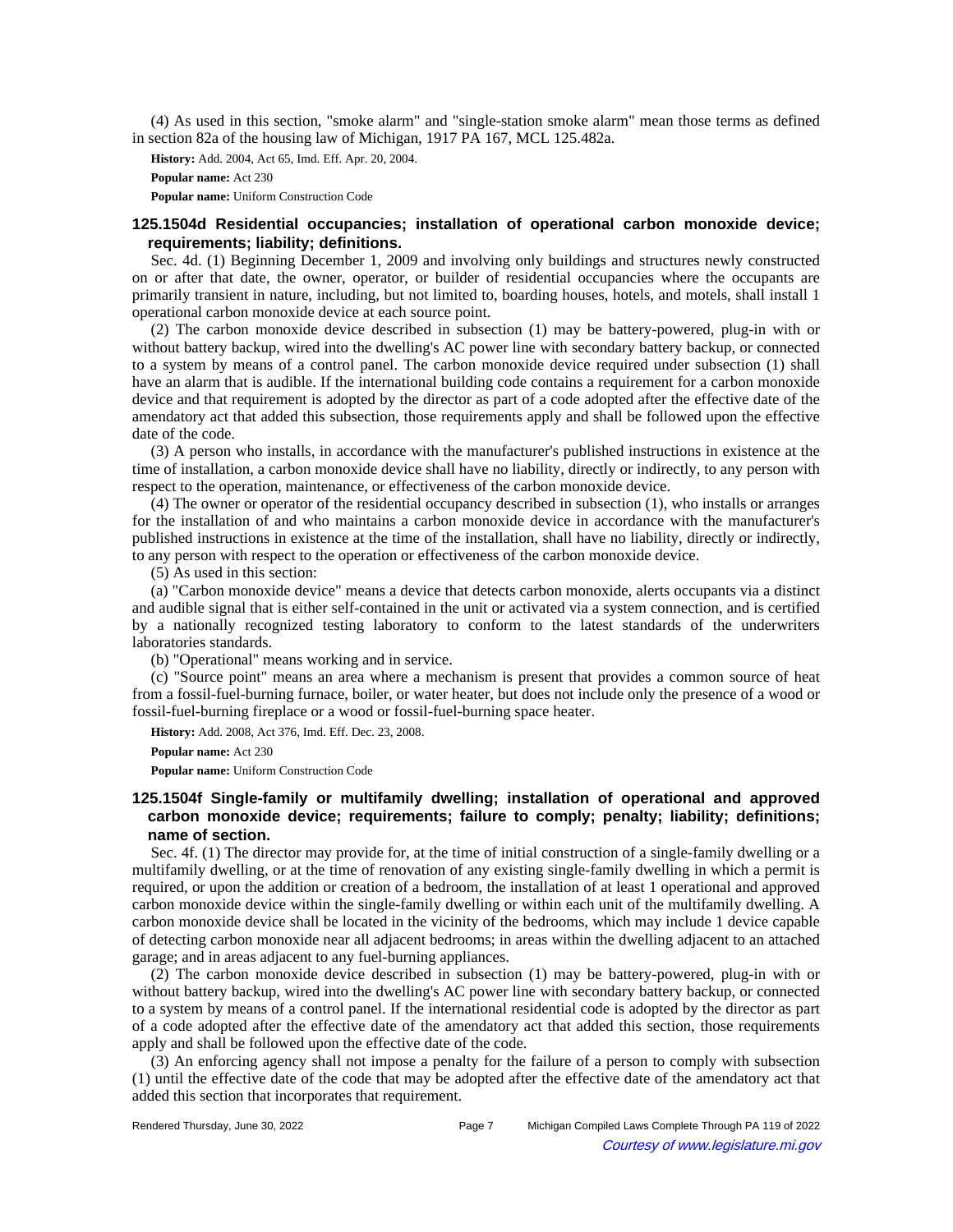(4) A person licensed under article 24 of the occupational code, 1980 PA 299, MCL 339.2401 to 339.2412, who is in compliance with this section or rules promulgated under the code and installs, in accordance with manufacturer's published instructions at the time of installation, a carbon monoxide device shall have no liability, directly or indirectly, to any person with respect to the operation, maintenance, or effectiveness of the carbon monoxide device.

(5) As used in this section:

(a) "Approved" means a carbon monoxide device that is listed as complying with either ANSI/UL 2034 or ANSI/UL 2075 and that is installed in accordance with the manufacturer's instructions.

(b) "Carbon monoxide device" means a device that detects carbon monoxide and alerts occupants via a distinct and audible signal that is either self-contained in the unit or activated via a system connection.

(c) "Operational" means working and in service.

(6) This section shall be known and may be cited as the "Overbeck law".

**History:** Add. 2008, Act 377, Eff. Mar. 23, 2009.

**Popular name:** Act 230

**Popular name:** Uniform Construction Code

### **125.1504h Installation of manual fire alarm box required in schools; exception.**

Sec. 4h. A school building that has a vestibule is not required to have a manual fire alarm box installed within the vestibule if a manual fire alarm box is located within 5 feet of the interior door of the vestibule.

**History:** Add. 2019, Act 20, Eff. Sept. 5, 2019.

**Popular name:** Act 230

**Popular name:** Uniform Construction Code

### **125.1505 Powers of commission.**

Sec. 5. (1) The commission has all powers necessary or convenient to carry out and effectuate the purposes and provisions of this act, including, without limitation, the powers hereinafter set forth.

(2) The commission may sue and be sued; have a seal and alter it; make and execute contracts and other instruments; and adopt, amend and rescind bylaws for its organization and internal management.

(3) The commission may promulgate, amend and rescind rules necessary, desirable or proper to carry out its powers and duties under this act and relating to the administration and enforcement of the code by enforcing agencies and relating to the qualifications and licensing of persons making inspections provided for under this act.

(4) The commission may encourage, support or conduct, either by itself or in cooperation with enforcing agencies, associations of building code officials, or any other persons, educational and training programs for employees, agents and inspectors of enforcing agencies.

(5) The commission may study the effect of the code, and other related laws, to ascertain their effect on the cost of building construction and maintenance, and the effectiveness of their provisions for insuring the health, safety and welfare of the people of this state.

(6) The commission may determine after testing and evaluation whether a material, product, method of manufacture or method of construction or installation is acceptable under the code; issue certificates of such acceptability; and establish procedures for the testing of such devices, materials, fixtures, methods, systems or processes, including contracting with an existing testing laboratory for such testing.

(7) The commission may take testimony and hold hearings relating to any aspect or matter relative to the administration or enforcement of this act. In the enforcement of this act, it may issue subpoenas to compel the attendance of witnesses and the production of evidence. The commission may designate 1 or more or its members or employees to hold public hearings and report thereon to the commission.

**History:** 1972, Act 230, Eff. Jan. 1, 1973.

**Compiler's note:** In the last sentence of subsection (7), the phrase "1 or more or its members" should evidently read "1 or more of its members."

**Popular name:** Act 230

**Popular name:** Uniform Construction Code

**Administrative rules:** R 408.30101 et seq. of the Michigan Administrative Code.

### **125.1506 Rules; promulgation; copies; exceptions.**

Sec. 6. Rules promulgated by the commission shall be promulgated pursuant to Act No. 306 of the Public Acts of 1969, as amended, being sections 24.201 to 24.315 of the Michigan Compiled Laws. The commission shall send or deliver a copy of its promulgated rules to each governmental subdivision. This section shall not apply to rules adopted by the commission relating only to its organization or internal management or which Rendered Thursday, June 30, 2022 Page 8 Michigan Compiled Laws Complete Through PA 119 of 2022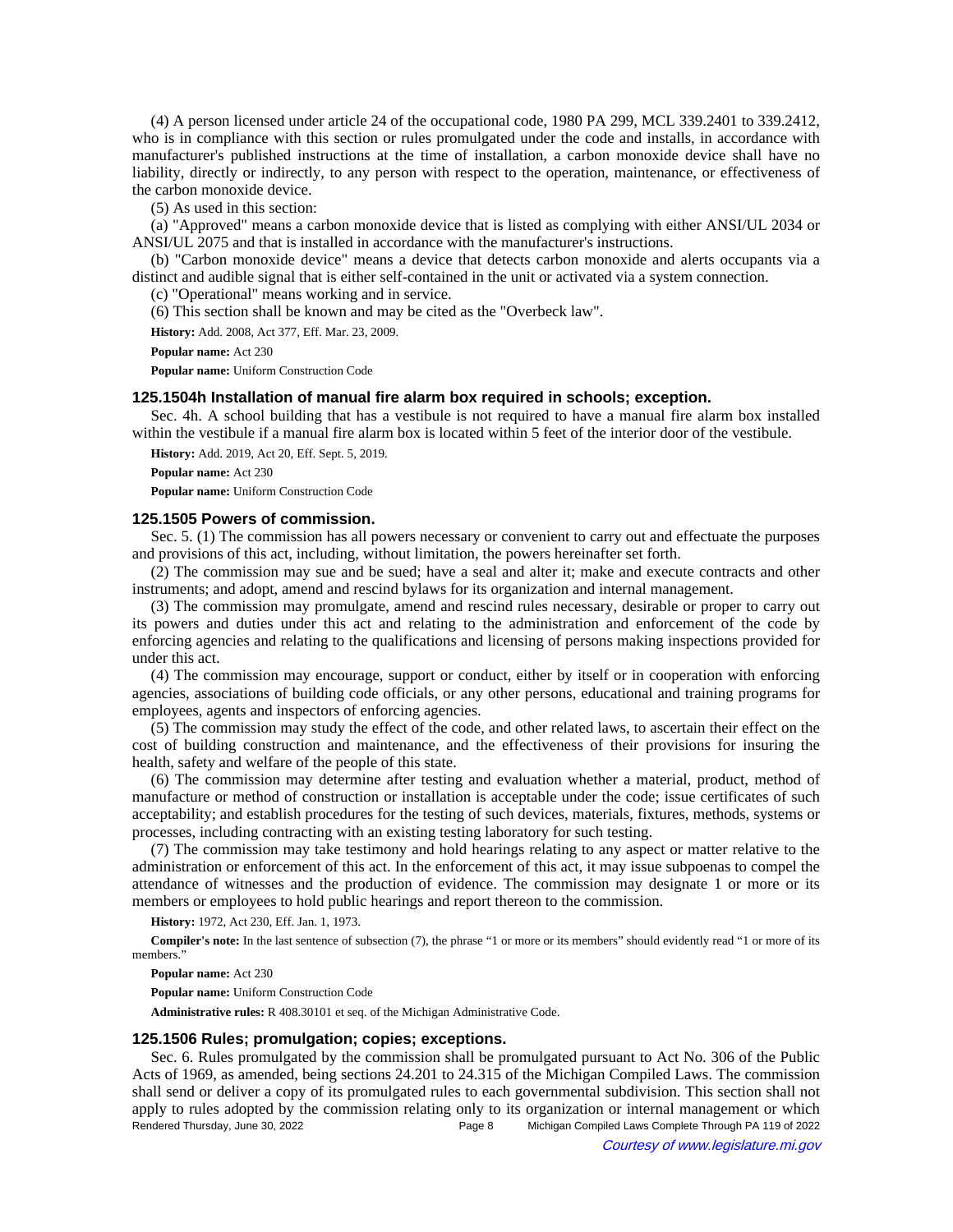fix fees to be established by the commission.

History: 1972, Act 230, Eff. Jan. 1, 1973;-- Am. 1980, Act 371, Imd. Eff. Dec. 30, 1980.

```
Popular name: Act 230
```
**Popular name:** Uniform Construction Code

**Administrative rules:** R 408.30101 et seq. of the Michigan Administrative Code.

## **125.1507 Director, subordinate officers, employees, experts, consultants, technical advisers, and advisory committees; appointment; duties; compensation; effectuating objectives of act; federal cooperation, funds, and grants.**

Sec. 7. (1) After consultation and with the approval of the commission, the director may do the following: (a) Subject to civil service requirements, appoint subordinate officers and employees of the commission,

including legal counsel, and prescribe their duties and fix their compensation.

(b) Appoint or use experts, consultants, technical advisers, and advisory committees for assistance and recommendations relative to preparation and promulgation of the code and to assist the commission and the director in carrying out this act.

(c) Subject to the advice of the commission, do those things necessary or desirable to effectuate the general purposes and specific objectives of this act.

(2) The director shall cooperate with agencies of the federal government, may enter into contracts to receive funds, and may receive grants from the federal government to carry out the purposes of this act.

History: 1972, Act 230, Eff. Jan. 1, 1973;—Am. 1977, Act 254, Imd. Eff. Dec. 6, 1977;—Am. 1999, Act 245, Imd. Eff. Dec. 28, 1999.

**Popular name:** Act 230 **Popular name:** Uniform Construction Code

### **125.1508 Repealed. 1999, Act 245, Eff. July 31, 2001.**

**Compiler's note:** The repealed section pertained to applicability of act and state construction code.

**Popular name:** Act 230

**Popular name:** Uniform Construction Code

### **125.1508a Applicability of act and state construction code.**

Sec. 8a. (1) This act and the code apply throughout the state.

(2) Within 10 days after the effective date of this subsection, the director shall provide a notice of intent form to all governmental subdivisions administering and enforcing a nationally recognized model code other than the code established by the commission under this act. This form shall set forth the date return receipt is required, which date shall not be less than 60 days after receipt. The chief elected official of the governmental subdivision that receives this notice shall indicate on the form the intention of the governmental subdivision as to whether it shall administer and enforce the code and transmit this notice to the director within the prescribed period. If a governmental subdivision fails to submit a notice of intent to administer and enforce the code within the date set forth in the notice, the director shall send a notice by registered mail to the clerk of that governmental subdivision. The registered notice shall indicate that the governmental subdivision has 15 additional days in which to submit a notice of intent to administer and enforce the code. If the governmental subdivision does not respond by the end of the 15 additional days, it shall be conclusively presumed that the governmental subdivision does not intend to administer and enforce the code, and the director shall assume the responsibility for administering and enforcing this act and the code in that governmental subdivision, unless the county within which that governmental subdivision is located has submitted a notice of intent to continue to administer and enforce this act and the code. Governmental subdivisions may provide by agreement for joint enforcement of the code.

(3) A governmental subdivision that has elected to assume responsibility for the administration and enforcement of this act and the code, and has submitted a notice of intent to continue to administer and enforce the code to the director pursuant to section 8b, after the effective date of this subsection, may reverse that election.

(4) A governmental subdivision that, before the effective date of this subsection, has elected to exempt itself pursuant to section 8(1) may reverse that election, making itself subject to the act and the code. However, that action shall not take effect until 60 days after passage of an ordinance to that effect. A structure commenced under an effective code shall be completed under that code.

(5) A governmental subdivision that, before the effective date of this subsection, has not administered and enforced either this act and the code or another nationally recognized model code may elect to enforce this act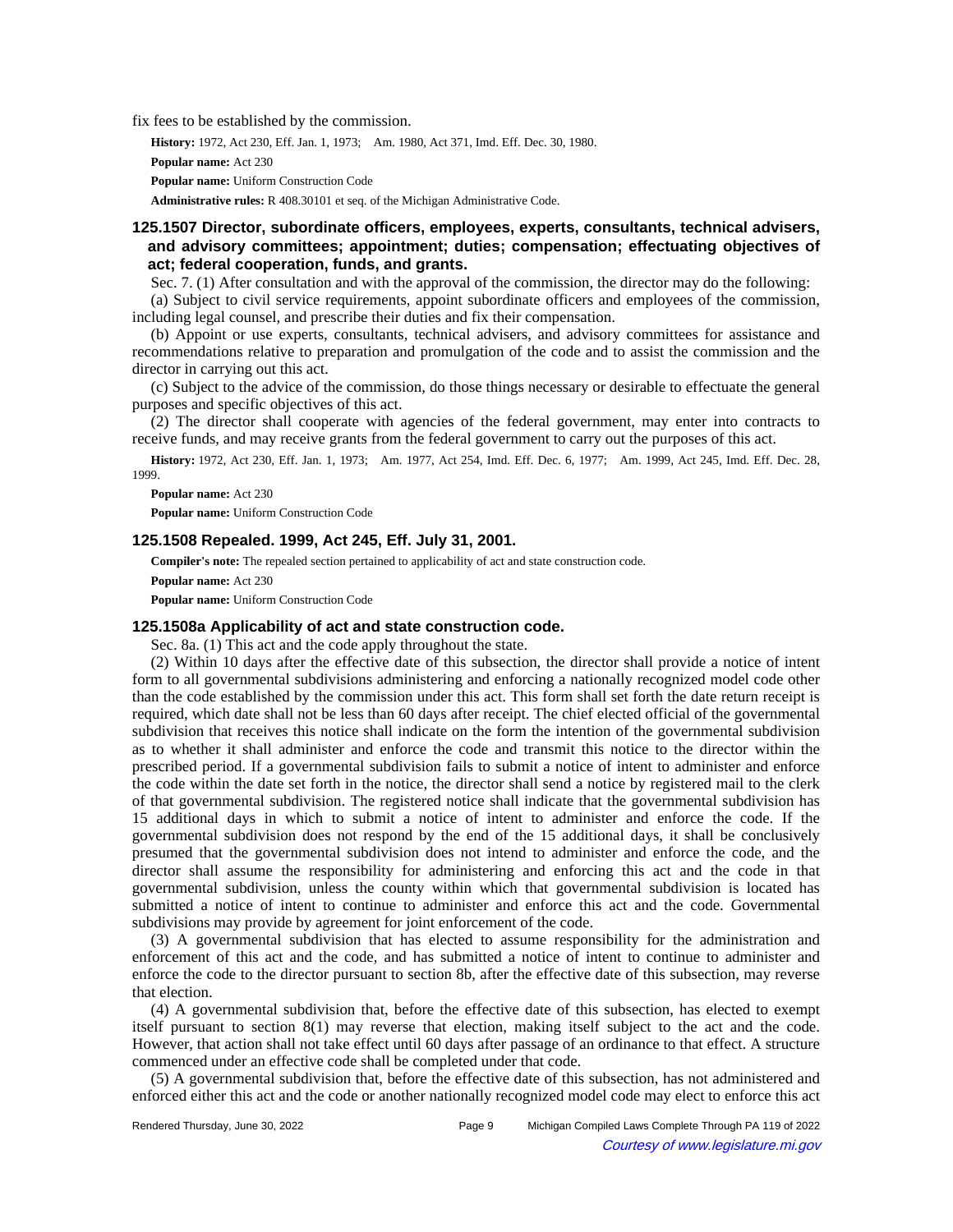and the code pursuant to subsection (1) by the passage of an ordinance to that effect. A governmental subdivision that makes this election after the effective date of this subsection shall submit, in addition to the ordinance, an application to the commission for approval to administer and enforce that code within its jurisdiction. This application shall be made on the proper form to be provided by the commission. The standards for approval shall include, but not be limited to, the certification by the governmental subdivision that the enforcing agency is qualified by experience or training to administer and enforce the code and all related acts and rules, that agency personnel are provided as necessary, administrative services are provided, plan review services are provided, and timely field inspection services shall be provided. The director shall seek additional information if the director considers it necessary. The commission shall render a decision on the application for approval to administer and enforce the code that has been adopted and transmit its findings to that governmental subdivision within 90 days of receipt of the application. The commission shall document its reasons if the commission disapproves an application. A governmental subdivision that receives a disapproval may resubmit its application for approval. Upon receipt of approval from the commission for the administration and enforcement of the code, the governmental subdivision shall administer and enforce the code within its jurisdiction pursuant to the provisions of its approved application.

(6) The code or any of its sections shall take effect 6 months after the code's initial promulgation. The 6-month delay does not apply to rules promulgated to implement sections 13a, 13b, 13c, 19, and 21 and the requirements of barrier free design and energy conservation of this act and code. The 6-month delay does not apply to amendments to the code or any of the code's sections after the initial promulgation.

(7) The standards for premanufactured housing shall not be less than the standards required for nonpremanufactured housing, except that manufactured homes labeled pursuant to the national manufactured housing construction and safety standards act of 1974, title VI of the housing and community development act of 1974, Public Law 93-383, 42 U.S.C. 5401 to 5426, shall be considered to have complied with this requirement.

(8) The commission may limit the application of a part of the code to include or exclude the following:

(a) Specified classes or types of buildings or structures, according to use, or other distinctions as may make differentiation or separate classification or regulation necessary, proper, or desirable. The commission shall consider the specific problems of the construction or alteration of a single family, owner-occupied recreational dwelling that is located in a sparsely populated area and that is to be occupied on a part-time basis.

(b) Specified areas of the state based on size, population density, special conditions prevailing in the area, or other factors as may make differentiation or separate classification or regulation necessary, proper, or desirable.

(9) A building or structure that has baby changing stations in the women's restrooms shall have baby changing stations in the men's restrooms.

(10) The code shall provide, where appropriate, for standards involving location and construction of ratwalls that are not less than those standards in existence on the effective date of this section.

**History:** Add. 1999, Act 245, Imd. Eff. Dec. 28, 1999.

**Compiler's note:** Enacting section 1 of Act 245 of 1999 provides:

"Enacting section 1. The title and sections 2a, 3a, 8a, 8b, and 9b of the state construction code act of 1972, 1972 PA 230, the title as amended and sections 2a, 3a, 8a, 8b, and 9b as added by this amendatory act, are effective upon enactment but apply only to 1 or more of the following codes only upon the effective date of the particular code update promulgated after October 15, 1999:

"(a) The plumbing code, R 408.30701 to 408.30796 of the Michigan administrative code. [Effective July 31, 2001]

"(b) The electrical code, R 408.30801 to 408.30873 of the Michigan administrative code. [Effective December 7, 1999]

"(c) The mechanical code, R 408.30901a to 408.30995a of the Michigan administrative code. [Effective July 31, 2001]

"(d) The building code, R 408.30401 to 408.30499 of the Michigan administrative code." [Effective July 31, 2001]

**Popular name:** Act 230

**Popular name:** Uniform Construction Code

## **125.1508b Administration and enforcement of act and code.**

Sec. 8b. (1) Except as otherwise provided in this section, the director is responsible for administration and enforcement of this act and the code. A governmental subdivision may by ordinance assume responsibility for administration and enforcement of this act within its political boundary. A county ordinance adopted pursuant to this act shall be adopted by the county board of commissioners and shall be signed by the chairperson of the county board of commissioners and certified by the county clerk.

(2) A governmental subdivision that has assumed the responsibility for administering and enforcing this act and the code may, through its chief legal officer, issue a complaint and obtain a warrant for a violation of this act or the code and prosecute the violation with the same power and authority it possesses in prosecuting a local ordinance violation. If pursuant to section 23, a governmental subdivision has by ordinance designated a

Rendered Thursday, June 30, 2022 Page 10 Michigan Compiled Laws Complete Through PA 119 of 2022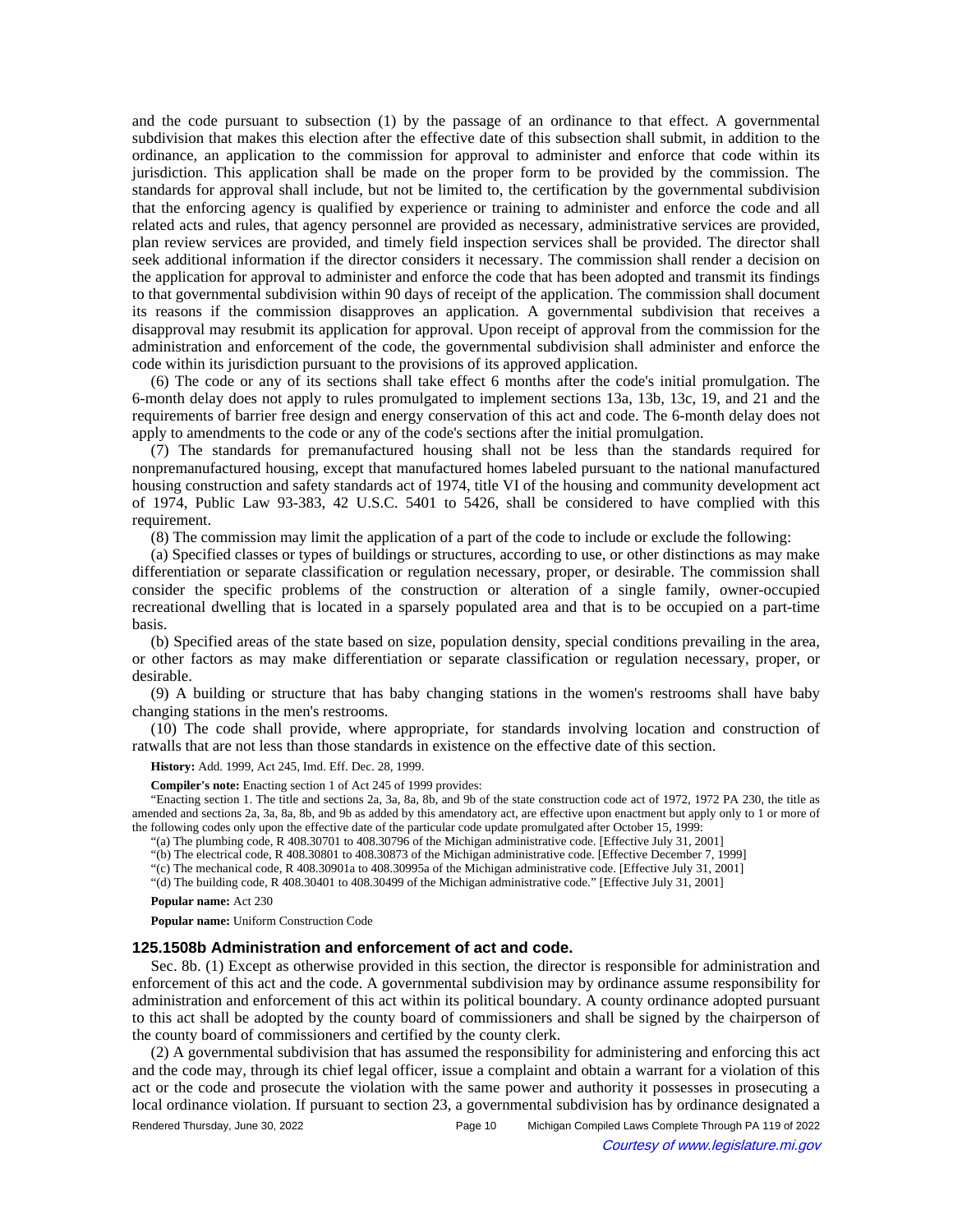violation of the act or code as a municipal civil infraction, the governmental subdivision may issue a citation or municipal ordinance violation notice pursuant to chapter 87 of the revised judicature act of 1961, 1961 PA 236, MCL 600.8701 to 600.8735, for a violation of the act or code. Unless otherwise provided by local law or ordinance, the legislative body of a governmental subdivision responsible for administration and enforcement of this act and the code shall designate an enforcing agency that shall discharge the responsibilities of the governmental subdivision under this act. Governmental subdivisions may provide by agreement for joint enforcement of this act.

(3) Subject to the other provisions of this act, an enforcing agency is any official or agent of a governmental subdivision that is registered under article 10 of the skilled trades regulation act, MCL 339.6001 to 339.6023, and qualified by experience or training to perform the duties associated with construction code administration and enforcement.

(4) Before December 28, 1999, the director shall provide each governmental subdivision administering and enforcing this act and the code with a notice of intent form. This form shall set forth the date return receipt is required, which date shall not be less than 60 days. The chief elected official of the governmental subdivision that receives this notice shall indicate on the form the intention of the governmental subdivision as to whether it shall continue to administer and enforce this act and the code and transmit this notice to the director within the prescribed period. If a governmental subdivision fails to submit a notice of intent to continue to administer and enforce this act and the code within the date set forth in the notice, the director shall send a notice by registered mail to the clerk of that governmental subdivision. This notice shall indicate that the governmental subdivision has 15 additional days in which to submit a notice of intent to continue to administer and enforce this act and the code. If the governmental subdivision does not respond by the end of the 15 additional days, it shall be conclusively presumed that the governmental subdivision does not intend to continue to administer and enforce this act and the code and the director shall assume the responsibility for administering and enforcing this act and the code in that governmental subdivision, unless the county within which the governmental subdivision is located submits a notice of intent to continue to administer and enforce this act and the code.

(5) A county that is administering and enforcing this act and the code on December 28, 1999 and that submits a notice of intent to continue to administer and enforce this act and the code pursuant to subsection (4) is responsible for the administration and enforcement of this act and the code for each governmental subdivision within the county that does not submit a notice of intent to continue to administer and enforce this act and the code. The director shall notify the county of those governmental subdivisions that do not submit a notice of intent.

(6) A governmental subdivision that, before December 28, 1999, did not administer and enforce this act and the code may elect to assume the responsibility for the administration and enforcement of this act and the code pursuant to subsection (1) by the passage of an ordinance to that effect. A governmental subdivision that makes this election after December 28, 1999 shall submit, in addition to the ordinance, an application to the commission for approval to administer and enforce this act and the code within its jurisdiction. This application shall be made on the proper form to be provided by the commission. The standards for approval shall include, but not be limited to, the certification by the governmental subdivision that the enforcing agency is qualified by experience or training to administer and enforce this act and the code and all related acts and rules, that agency personnel are provided as necessary, that administrative services are provided, that plan review services are provided, and that timely field inspection services will be provided. The director shall seek additional information if the director considers it necessary. The commission shall render a decision on the application for approval to administer and enforce this act and the code and transmit its findings to the governmental subdivision within 90 days of receipt of the application. The commission shall document its reasons, if the commission disapproves an application. A governmental subdivision that receives a disapproval may resubmit its application for approval. Upon receipt of approval from the commission for the administration and enforcement of this act and the code, the governmental subdivision shall administer and enforce this act and the code within its jurisdiction pursuant to the provisions of this act and the application.

(7) A governmental subdivision that elects to administer and enforce this act and the code within its jurisdiction by the adoption of an ordinance may rescind that ordinance and transfer the responsibility for the administration and enforcement of this act and the code to the director. The director shall assume the responsibility for administering and enforcing this act and the code in that governmental subdivision, unless the county within which that governmental subdivision is located has submitted a notice of intent to continue to administer and enforce the code. However, that action shall not take effect until 12 months after the passage of an ordinance to that effect. A structure commenced under an effective code shall be completed under that code.

(8) The director is responsible for administration and enforcement of this act and the code for buildings Rendered Thursday, June 30, 2022<br>Page 11 Michigan Compiled Laws Complete Through PA 119 of 2022 Michigan Compiled Laws Complete Through PA 119 of 2022 Courtesy of www.legislature.mi.gov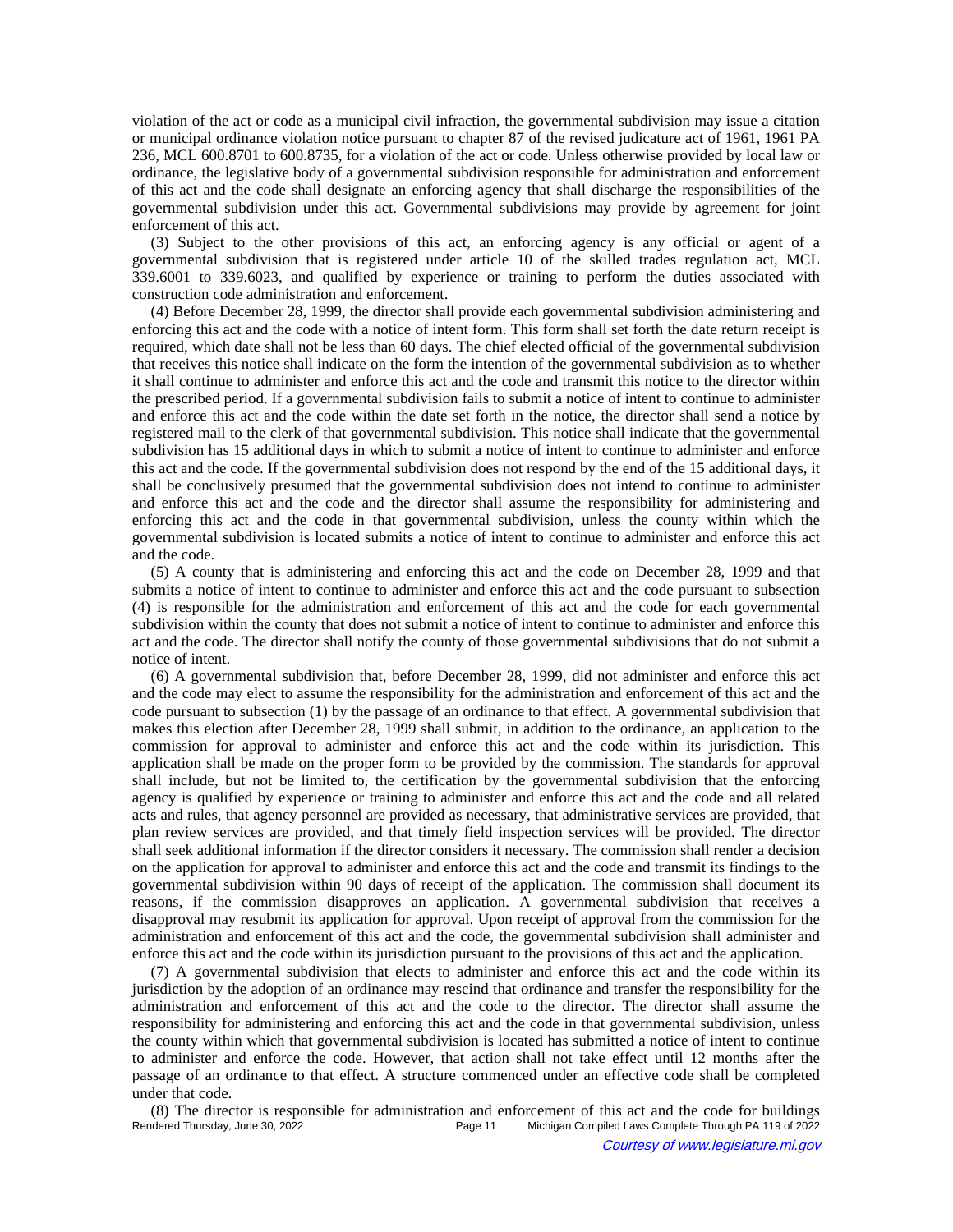and structures that are not under the responsibility of an enforcing agency in those governmental subdivisions that elect to administer and enforce this act and the code. A building or structure owned by the state shall not be erected, remodeled, or reconstructed in the state, except school buildings or facilities or institutions of higher education as described in section 4 of article VIII of the state constitution of 1963, until written approval of the plans and specifications has been obtained from the bureau of construction codes and safety located within the department indicating that the state owned facilities shall be designed and constructed in conformance with the state construction code. The bureau of construction codes and safety shall be the lead agency in the coordination and implementation of this subsection. The bureau of construction codes and safety shall perform required plan reviews and inspections as required by the state construction code. Each department shall secure required plan approvals and permits from the bureau. Fees charged by the bureau for permits shall be in accordance with the commission's approved schedule of fees. State departments and institutions may allow local inspectors to inspect the construction of state owned facilities. However, an inspection conducted by a local inspector shall be of an advisory nature only.

(9) This section does not affect the responsibilities of the commission for administration and enforcement of this act under other sections of this act, or responsibilities under the fire prevention code, 1941 PA 207, MCL 29.1 to 29.33; 1937 PA 306, MCL 388.851 to 388.855a; the firefighters training council act of 1966, 1966 PA 291, MCL 29.361 to 29.377; 1942 (1st Ex Sess) PA 9, MCL 419.201 to 419.205; parts 215 and 217 of the public health code, 1978 PA 368, MCL 333.21501 to 333.21799e; and section 58 of the social welfare act, 1939 PA 280, MCL 400.58.

(10) Pursuant to parts 215 and 217 of the public health code, 1978 PA 368, MCL 333.21501 to 333.21799e, the director shall develop consistent construction standards for hospitals and nursing homes. These standards shall ensure that consistent, uniform, and equitable construction requirements and state supervision of the requirements are achieved. This subsection does not preclude a state agency or a governmental subdivision from conducting plan reviews or inspections necessary to ensure compliance with approved construction plans.

(11) Except as otherwise provided in this act, this act does not limit or restrict existing powers or authority of governmental subdivisions, and this act shall be enforced by governmental subdivisions in the manner prescribed by local law or ordinance. To the extent not inconsistent with this act, local laws and ordinances relating to administration and enforcement of construction regulations enacted before the effective date of the code by or for a governmental subdivision are applicable to administration and enforcement of the code in that governmental subdivision.

History: Add. 1999, Act 245, Imd. Eff. Dec. 28, 1999;--Am. 2006, Act 192, Imd. Eff. June 19, 2006;--Am. 2016, Act 409, Eff. Apr. 4, 2017.

**Compiler's note:** Enacting section 1 of Act 245 of 1999 provides:

"Enacting section 1. The title and sections 2a, 3a, 8a, 8b, and 9b of the state construction code act of 1972, 1972 PA 230, the title as amended and sections 2a, 3a, 8a, 8b, and 9b as added by this amendatory act, are effective upon enactment but apply only to 1 or more of the following codes only upon the effective date of the particular code update promulgated after October 15, 1999:

"(a) The plumbing code, R 408.30701 to 408.30796 of the Michigan administrative code. [Effective July 31, 2001]

"(b) The electrical code, R 408.30801 to 408.30873 of the Michigan administrative code. [Effective December 7, 1999]

"(c) The mechanical code, R 408.30901a to 408.30995a of the Michigan administrative code. [Effective July 31, 2001]

"(d) The building code, R 408.30401 to 408.30499 of the Michigan administrative code." [Effective July 31, 2001]

#### **Popular name:** Act 230

**Popular name:** Uniform Construction Code

### **125.1509 Contract with private organization.**

Sec. 9. (1) A governmental subdivision may contract with a private organization to do 1 or more of the following on behalf of the enforcing agency:

(a) Receive applications for building permits.

(b) Receive payments of fees and fines on behalf of the governmental subdivision.

(c) Perform plan reviews using plan reviewers registered under article 10 of the skilled trades regulation act, MCL 339.6001 to 339.6023.

(d) Perform inspections using inspectors registered under article 10 of the skilled trades regulation act, MCL 339.6001 to 339.6023.

(e) Approve temporary service utilities.

(f) Make determinations that structures or equipment are unsafe.

(g) Process and deliver correction notices.

(h) In emergency situations, issue orders to connect or disconnect utilities.

(i) In emergency situations, issue orders to vacate premises.

(j) Process and deliver any of the following after its issuance has been approved by the building official:

Rendered Thursday, June 30, 2022 Page 12 Michigan Compiled Laws Complete Through PA 119 of 2022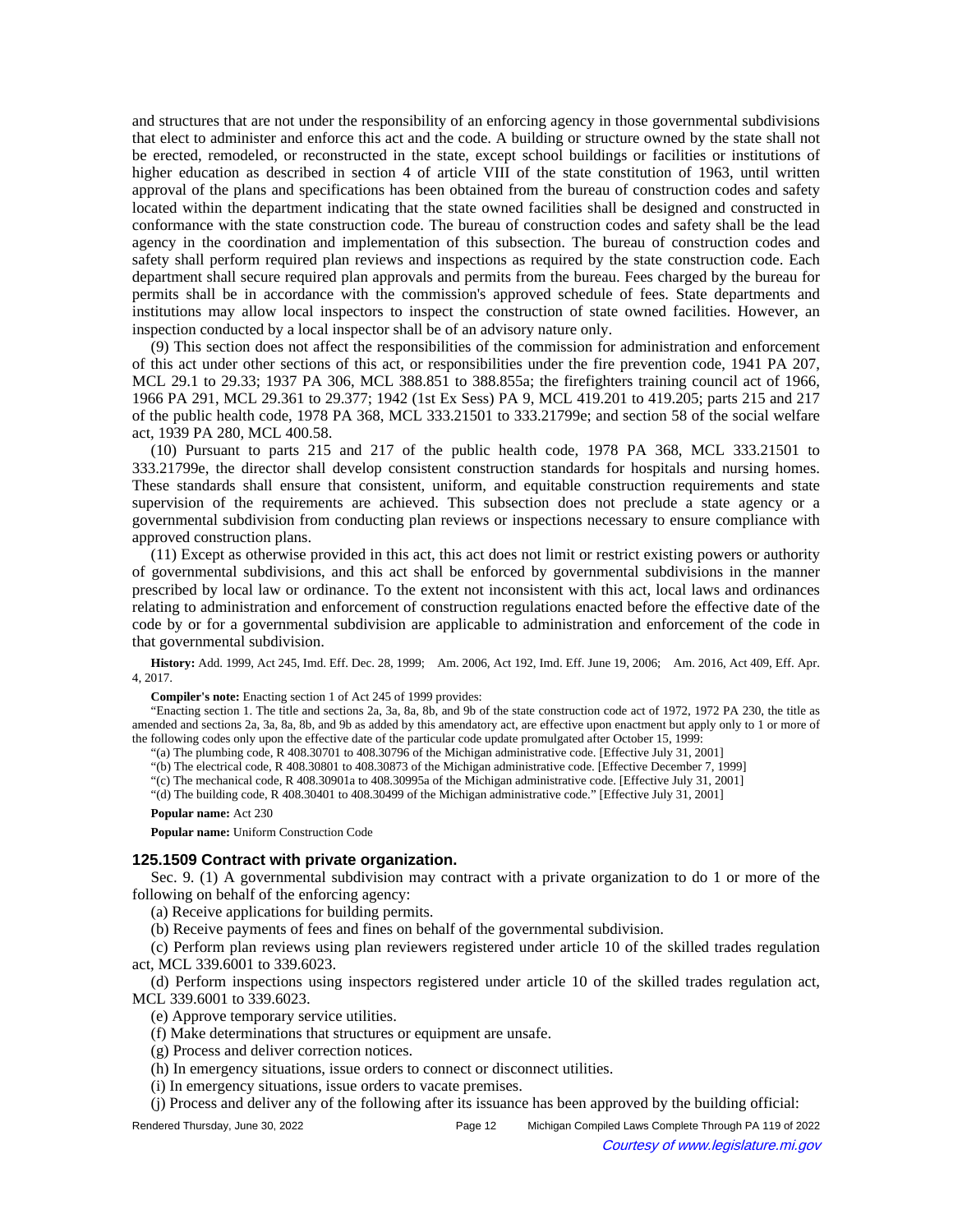(*i*) In nonemergency situations, orders to connect or disconnect utilities.

(*ii*) In nonemergency situations, orders to vacate premises.

(*iii*) Building permits.

(*iv*) Temporary or permanent certificates of use and occupancy.

(*v*) Orders to suspend, revoke, or cancel a building permit or certificate of occupancy.

(*vi*) Violation notices.

(*vii*) Notices to appear or show cause.

(*viii*) Stop work orders.

(*ix*) Orders to remedy noncompliance.

(2) Unless the governmental subdivision has a conflict of interest ordinance that applies to a contract under subsection (1), such a contract entered into or renewed after April 20, 2012 shall include or incorporate by reference conflict of interest provisions.

**History:** Add. 2012, Act 103, Imd. Eff. Apr. 20, 2012;—Am. 2016, Act 409, Eff. Apr. 4, 2017.

**Compiler's note:** Former MCL 125.1509, which pertained to administration and enforcement of act and state construction code, was repealed by Act 245 of 1999, Eff. July 31, 2001.

**Popular name:** Act 230

**Popular name:** Uniform Construction Code

### **125.1509a Repealed. 1999, Act 245, Eff. July 31, 2001.**

**Compiler's note:** The repealed section pertained to performance evaluation of enforcement agency.

**Popular name:** Act 230

**Popular name:** Uniform Construction Code

### **125.1509b Performance evaluation of enforcing agency.**

Sec. 9b. (1) The director, as prescribed in this section, may conduct a performance evaluation of an enforcing agency to assure that the administration and enforcement of this act and the code is being done pursuant to either section 8a or 8b. A performance evaluation may only be conducted either at the request of the local enforcing agency or upon the receipt of a written complaint. If a performance evaluation is to be conducted upon the receipt of a written complaint, the director shall first refer the written complaint to the affected enforcing agency requesting a written response within 10 days. If the local enforcing agency fails to provide a written response, or if the response is considered inadequate, the director shall consult with the commission and request approval to conduct the performance evaluation. The director shall submit a written recommendation to the commission and shall send a copy to the affected enforcing agency, along with a reasonable notice of the commission meeting at which the recommendation will be presented. The decision of the commission to proceed with a performance evaluation shall be made at a public meeting. This decision shall be mailed to the enforcing agency 10 days in advance of conducting the performance evaluation.

(2) When conducting a performance evaluation of an enforcing agency, the director may request that the local enforcing agency accompany the director or other state inspectors on inspections. The inspections shall be for the enforcement of this act and the code. The enforcing agency shall maintain all official records and documents relating to applications for permits, inspection records including correction notices, orders to stop construction, and certificates of use and occupancy. The enforcing agency shall make available for review all official records between 8 a.m. and 5 p.m. on business days.

(3) Upon completion of a performance evaluation, the director shall report the findings and any recommendations to the commission and the local enforcing agency. The commission may issue a notice of intent to withdraw the responsibility for the administration and enforcement of this act and the code from a governmental subdivision after receiving the results of a performance evaluation. The notice shall include the right to appeal within 30 business days after receipt of the notice of intent to withdraw the responsibility. The notice shall also include the findings of the director, after completion of a performance evaluation, that the enforcing agency of that governmental subdivision has failed to follow the duties recognized under this act, the code, or its ordinance. Failure by the enforcing agency or the chief elected official of that governmental subdivision to request a hearing within 30 business days after receipt of the notice of intent to withdraw the responsibility shall be considered to exhaust the enforcing agency's administrative remedies and the notice shall be considered a final order of the commission under the administrative procedures act of 1969, 1969 PA 306, MCL 24.201 to 24.328. The director shall assume responsibility for the administration and enforcement of this act and the code, unless the county within which that governmental subdivision is located has submitted a notice of intent to continue to administer and enforce this act and the code, when the notice is considered a final order of the commission. A structure commenced under an effective code shall be completed under that code.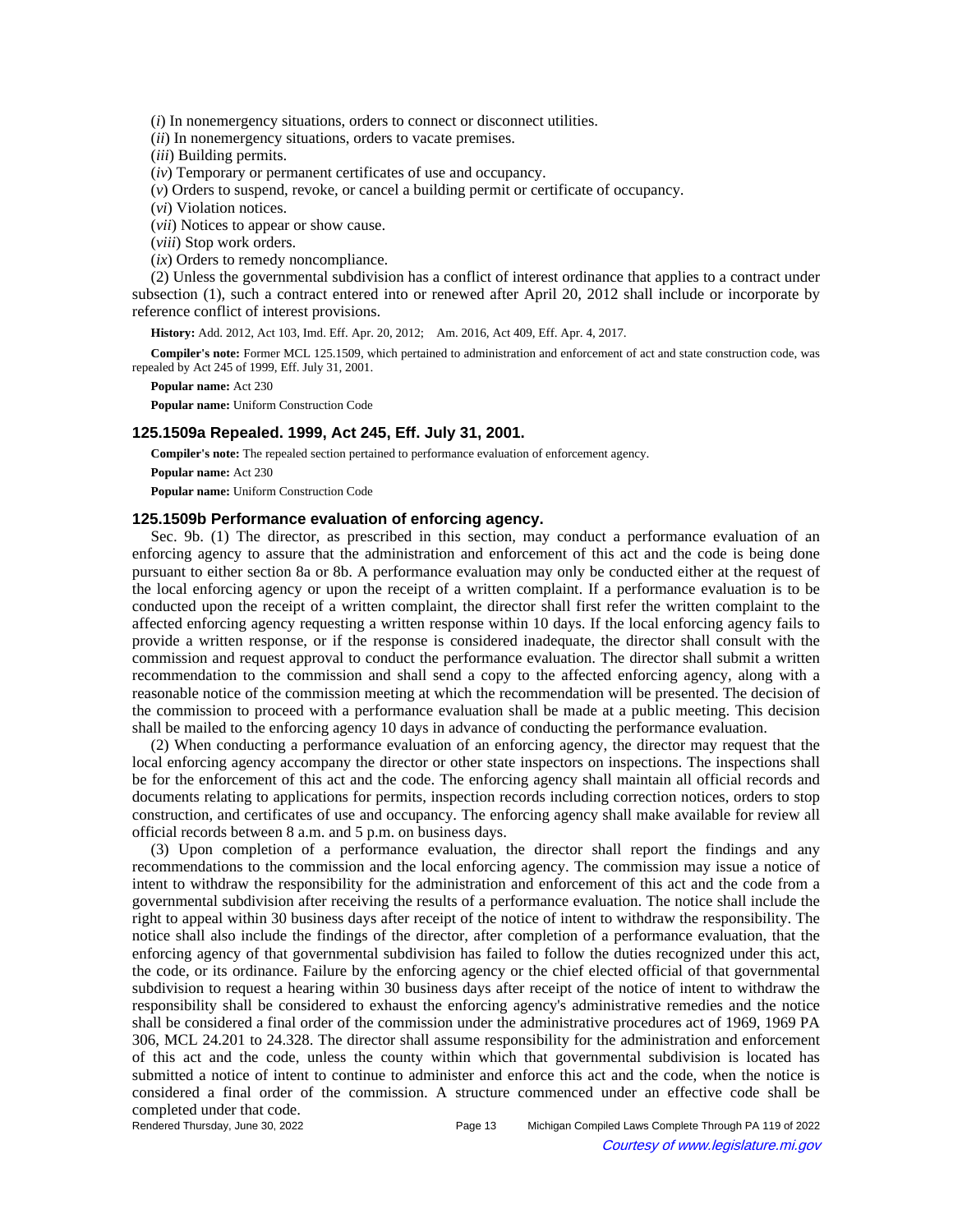(4) If an enforcing agency or the chief elected official of the governmental subdivision transmits an appeal of the notice of intent to withdraw the responsibility issued under subsection (3), the commission chairperson shall request appointment of a hearings officer. The hearings officer shall conduct a hearing of the appeal pursuant to the administrative procedures act of 1969, 1969 PA 306, MCL 24.201 to 24.328, and issue a proposed decision which shall be sent to the affected parties. The proposed decision shall become the final order issued by the commission, unless exceptions are filed by a party within 30 days after receipt of the proposed decision. The commission shall review the proposed decision when exceptions are filed.

(5) The commission in reviewing a proposed decision may affirm, modify, reverse, or remand the proposed decision. When the commission affirms, modifies, reverses, or remands a proposed decision, the decision of the commission shall be in writing and contain the findings of fact and conclusions of law upon which its decision is based. Other than in a case of remand, the period for seeking judicial review of the commission's decision under section 104 of the administrative procedures act of 1969, 1969 PA 306, MCL 24.304, shall begin to run upon receipt by the parties of the commission's written decision.

**History:** Add. 1999, Act 245, Imd. Eff. Dec. 28, 1999.

**Compiler's note:** Enacting section 1 of Act 245 of 1999 provides:

"Enacting section 1. The title and sections 2a, 3a, 8a, 8b, and 9b of the state construction code act of 1972, 1972 PA 230, the title as amended and sections 2a, 3a, 8a, 8b, and 9b as added by this amendatory act, are effective upon enactment but apply only to 1 or more of the following codes only upon the effective date of the particular code update promulgated after October 15, 1999:

"(a) The plumbing code, R 408.30701 to 408.30796 of the Michigan administrative code. [Effective July 31, 2001]

"(b) The electrical code, R 408.30801 to 408.30873 of the Michigan administrative code. [Effective December 7, 1999]

"(c) The mechanical code, R 408.30901a to 408.30995a of the Michigan administrative code. [Effective July 31, 2001]

"(d) The building code, R 408.30401 to 408.30499 of the Michigan administrative code." [Effective July 31, 2001]

#### **Popular name:** Act 230

**Popular name:** Uniform Construction Code

#### **125.1509c Effect of delinquent payment of civil fine, costs, or assessment.**

Sec. 9c. (1) A city that, pursuant to section 8b, has assumed responsibility for administration and enforcement of this act within its political boundary may by ordinance provide that a person is not eligible to apply for a building permit under section 10, a certificate of use and occupancy under section 13, or a variance under section 15 if the person or the owner of the affected or proposed building or structure is delinquent in paying a civil fine, costs, or a justice system assessment imposed by an administrative hearings bureau established in that city pursuant to section 4q of the home rule city act, 1909 PA 279, MCL 117.4q.

(2) An ordinance adopted under subsection (1) does not apply to an applicant if the applicant became the owner of the property by foreclosure or by taking a deed in lieu of foreclosure and is 1 of the following:

(a) A government-sponsored enterprise. As used in this subdivision, "government-sponsored enterprise" means that term as defined in 2 USC 622(8), or the Michigan state housing development authority created under the state housing development authority act of 1966, 1966 PA 346, MCL 125.1401 to 125.1499c.

(b) A financial institution. As used in this subdivision, "financial institution" means that term as defined in section 4(c) of the Michigan strategic fund act, 1984 PA 270, MCL 125.2004.

(c) A mortgage servicer, as that term is defined in section 1a of the mortgage brokers, lenders, and servicers licensing act, 1987 PA 173, MCL 445.1651a, that is subject to the mortgage brokers, lenders, and servicers licensing act, 1987 PA 173, MCL 445.1651 to 445.1684.

(d) A credit union service organization that is organized under the laws of this state or the United States.

(3) Subsection (1) does not apply to an application for a building permit if the work authorized under the building permit will correct, in whole or in part, the blight violation that was the subject of the delinquent payment referred to in subsection (1).

**History:** Add. 2013, Act 190, Eff. Mar. 14, 2014.

**125.1510 Application for building permit; form; fee; contents; statement; site plan; affidavit; filing written instrument designating agent, attorney, architect, engineer, or builder; additional information required for residential builder or residential maintenance and alteration contractor, plumbing contractor or master or journeyman plumber, electrical contractor or master or journeyman electrician, or mechanical contractor; statement required in building application form; filing application; availability of application and other writings to public; custody of application; imposition of requirements for additional permits; building permit not required; qualifying roadside stand; tent exempt from act and code.**

Sec. 10. (1) Except as otherwise provided in the code, before construction of a building or structure, the owner, or the owner's builder, architect, engineer, or agent, shall submit an application in writing to the Rendered Thursday, June 30, 2022 Page 14 Michigan Compiled Laws Complete Through PA 119 of 2022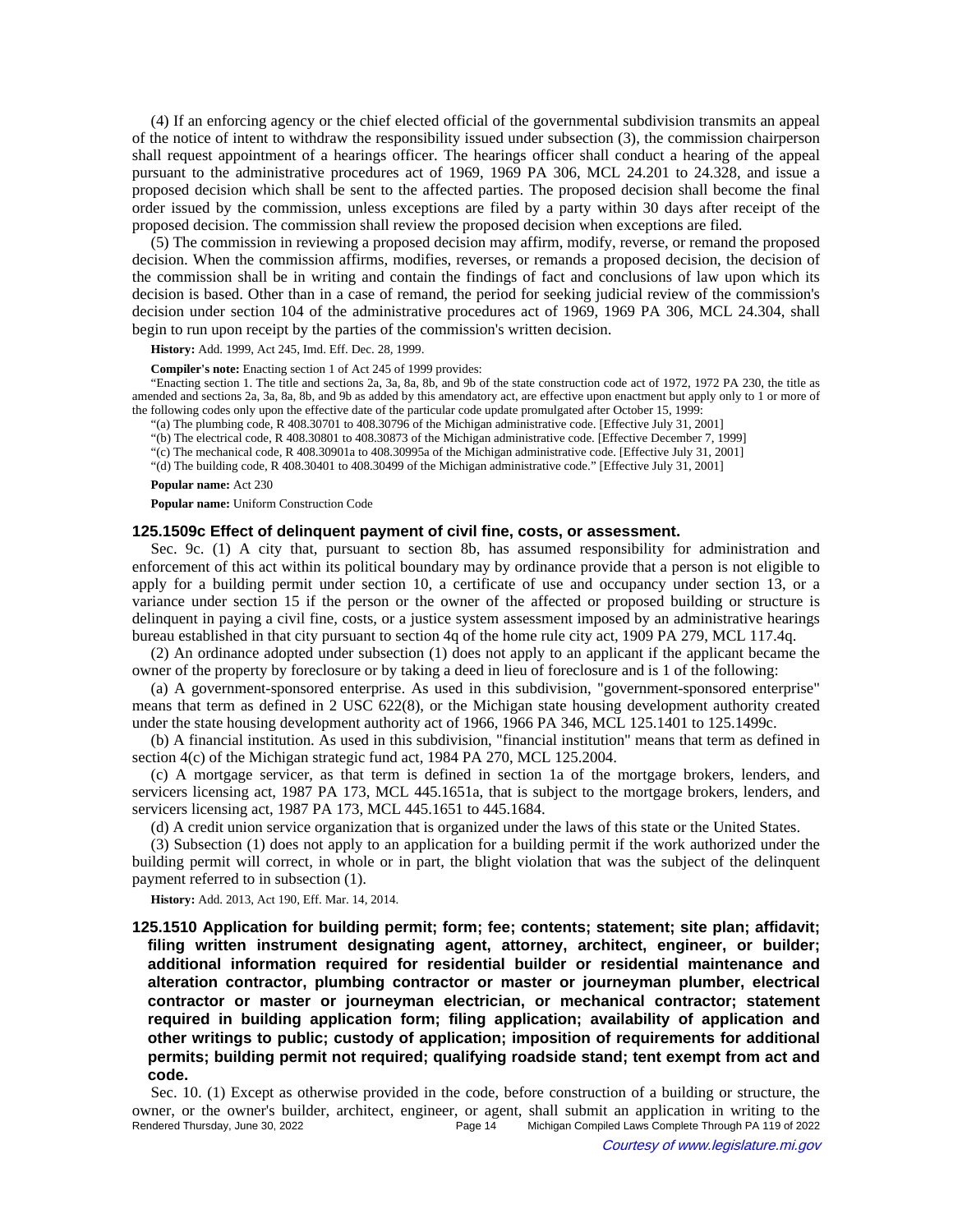appropriate enforcing agency for a building permit. The application shall be on a form prescribed by the commission and shall be accompanied by payment of the fee established by the enforcing agency. The application shall contain a detailed statement in writing, verified by affidavit of the individual making it, of the specifications for the building or structure, and full and complete copies of the plans drawn to scale of the proposed work. A site plan showing the dimensions, and the location of the proposed building or structure and other buildings or structures on the same premises, shall be submitted with the application. The application shall state in full the name and residence, by street and number, of the owner in fee of the land on which the building or structure will be constructed, and the purposes for which it will be used.

(2) If construction is proposed to be undertaken by a person other than the owner of the land in fee, the statement shall contain the full name and residence, by street and number, of the owner and also of the person proposing the construction. The affidavit shall state that the specifications and plans are true and complete and contain a correct description of the building or structure, lot or parcel, and proposed work. The statements and affidavits may be made by an owner, or the owner's attorney, agent, engineer, architect, or builder, by the person who proposes to make the construction or alteration, or by that person's agent, engineer, architect, or builder. A person shall not be recognized as the agent, attorney, engineer, architect, or builder of another person unless the person seeking recognition files with the enforcing agency a written instrument, which shall be an architectural, engineering, or construction contract, power of attorney, or letter of authorization signed by that other person designating the person seeking recognition as the agent, attorney, architect, engineer, or builder and, in case of a residential builder or maintenance and alteration contractor, architect, or engineer, setting forth the license number of the person seeking recognition and the expiration date of the license.

(3) A person licensed or required to be licensed as a residential builder or residential maintenance and alteration contractor under the occupational code, 1980 PA 299, MCL 339.101 to 339.2919, a plumbing contractor or master or journeyman plumber under article 11 of the skilled trades regulation act, MCL 339.6101 to 339.6133, an electrical contractor, master electrician, or electrical journeyman under article 7 of the skilled trades regulation act, MCL 339.5701 to 339.5739, or pursuant to a local ordinance, or a mechanical contractor under article 8 of the skilled trades regulation act, MCL 339.5801 to 339.5819, who applies for a building permit to perform work on a residential building or a residential structure shall, in addition to any other information required pursuant to this act, provide on the building permit application all of the following information:

(a) The occupational license number of the applicant and the expiration date of the occupational license.

(b) One of the following:

(*i*) The name of each carrier providing worker's disability compensation insurance to the applicant if the applicant is required to be insured pursuant to the worker's disability compensation act of 1969, 1969 PA 317, MCL 418.101 to 418.941.

(*ii*) The reasons for exemption from the requirement to be insured if the applicant is not required to be insured under the worker's disability compensation act of 1969, 1969 PA 317, MCL 418.101 to 418.941.

(c) One of the following:

(*i*) The employer identification number, if the applicant is required to have an employer identification number pursuant to section 6109 of the internal revenue code, 26 USC 6109.

(*ii*) The reasons for exemption from the requirement to have an employer identification number pursuant to section 6109 of the internal revenue code of 1986, 26 USC 6109, if the applicant is not required to have an employer identification number pursuant to that section.

(d) One of the following:

(*i*) The Michigan employment security commission employer number, if the applicant is required to make contributions pursuant to the Michigan employment security act, 1936 (Ex Sess) PA 1, MCL 421.1 to 421.75.

(*ii*) If the applicant is not required to make contributions, the reasons for exemptions from the requirement to make contributions under the Michigan employment security act, 1936 (Ex Sess) PA 1, MCL 421.1 to 421.75.

(4) The building permit application form shall contain the following statement in 8-point boldfaced type immediately above the location for the applicant's signature:

"Section 23a of the state construction code act of 1972, 1972 PA 230, MCL 125.1523a, prohibits a person from conspiring to circumvent the licensing requirements of this state relating to persons who are to perform work on a residential building or a residential structure. Violators of section 23a are subjected to civil fines."

(5) The application for a building permit shall be filed with the enforcing agency and the application and any other writing prepared, owned, used, in the possession of, or retained by the enforcing agency in the performance of an official function shall be made available to the public in compliance with the freedom of information act, 1976 PA 442, MCL 15.231 to 15.246. An application shall not be removed from the custody of the enforcing agency after a building permit has been issued.<br>Rendered Thursday, June 30, 2022

Michigan Compiled Laws Complete Through PA 119 of 2022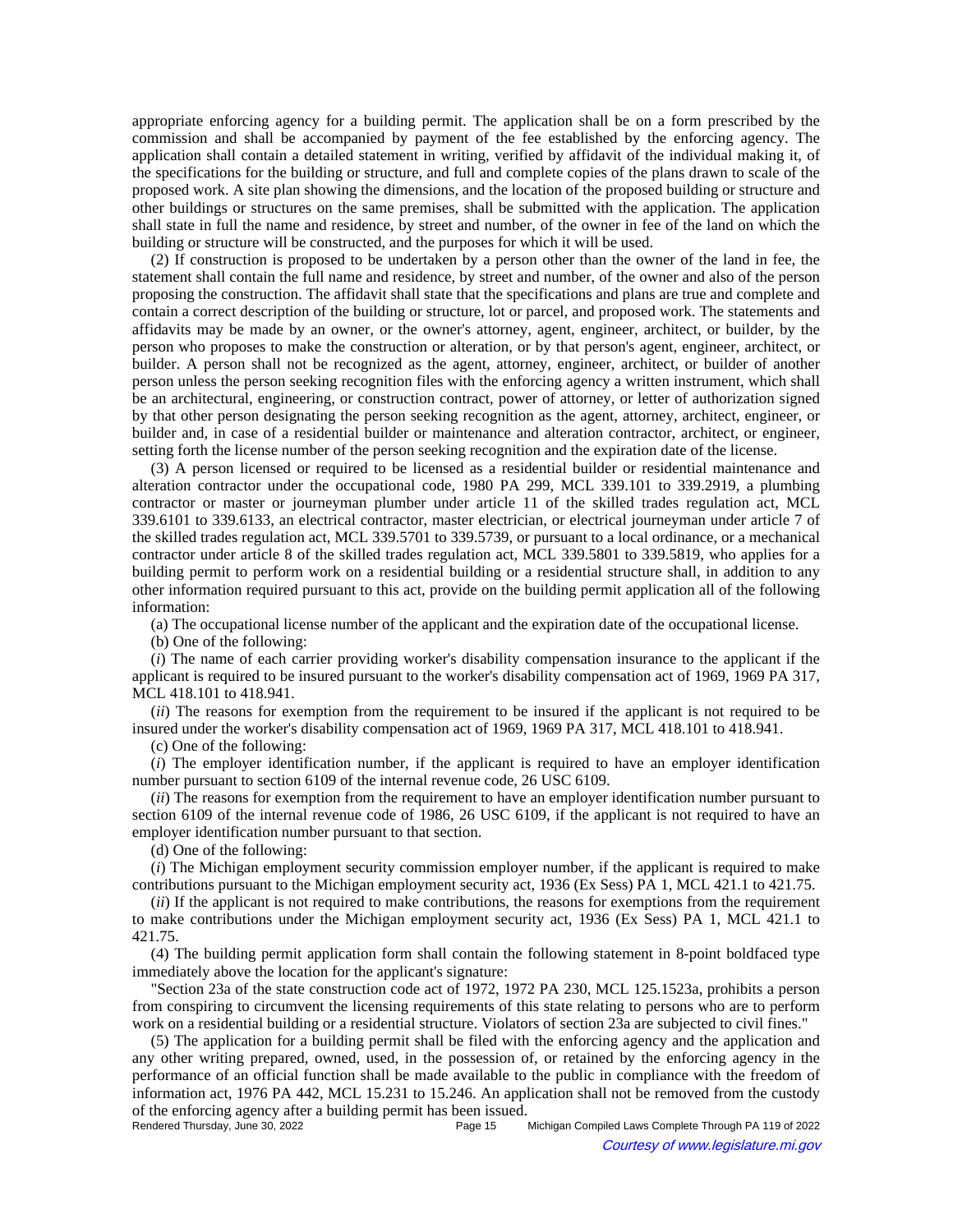(6) This section shall be construed to allow the imposition of requirements in the code, or in other laws or ordinances, for additional permits for particular kinds of work, including plumbing and electrical, or in other specified situations. The requirements of the code may provide for issuance of construction permits for certain of the systems of a structure and allow construction to commence on those systems approved under that permit even though the design and approval of all the systems of the structure have not been completed and subsequent construction permits have not been issued.

(7) A building permit is not required for ordinary repairs of a building or structure.

(8) A building permit is not required for a building incidental to the use for agricultural purposes of the land on which the building is located if the building is not used in the business of retail trade.

(9) A qualifying roadside stand is exempt from the plumbing fixture requirements of this act and the code and is not required to have electric power. However, a qualifying roadside stand that has electric power must comply with the electrical code. This subsection does not exempt a qualifying roadside stand from a requirement to obtain a building permit. As used in this subsection, "qualifying roadside stand" means a roadside stand that meets all of the following requirements:

(a) Is used only for seasonal retail trade in agricultural products.

(b) At least 50% of the agricultural products offered for sale at the roadside stand are produced on a farm that is owned or controlled by the person who owns the roadside stand.

(c) Is not larger than 400 square feet.

(d) Is securely anchored to the ground.

 $(10)$  A tent that meets the requirements of subsection  $(9)(a)$ ,  $(b)$ , and  $(c)$  is exempt from this act and the code.

History: 1972, Act 230, Eff. Jan. 1, 1973;—Am. 1977, Act 195, Imd. Eff. Nov. 17, 1977;—Am. 1989, Act 135, Eff. Oct. 1, 1989;— Am. 1999, Act 245, Imd. Eff. Dec. 28, 1999;—Am. 2013, Act 125, Imd. Eff. Oct. 1, 2013;—Am. 2016, Act 409, Eff. Apr. 4, 2017.

**Popular name:** Act 230

**Popular name:** Uniform Construction Code

# **125.1511 Building permit; examination and approval of application; issuance; changes in plans; commencement of construction; compliance with application; suspension, revocation, or cancellation.**

Sec. 11. (1) The enforcing agency shall examine an application for a building permit. If the application conforms to this act, the code and the requirements of other applicable laws and ordinances, the enforcing agency shall approve the application and issue a building permit to the applicant. An application shall be granted, in whole or in part, or denied within 10 business days, except that in case of an unusually complicated building or structure, action shall be taken within 15 business days. Failure by an enforcing agency to grant, in whole or in part, or deny an application within these periods of time shall be deemed a denial of the application for purposes of authorizing the institution of an appeal to the appropriate board of appeals. The enforcing agency shall approve changes in plans and specifications previously approved by it, if the changes require approval and if the plans and specifications when so changed remain in conformity with law. Except as otherwise provided in this act or the code, the construction or alteration of a building or structure shall not be commenced until a building permit has been issued. The construction of a building or structure shall comply with the approved application for a building permit, and the enforcing agency shall insure such compliance in the manner provided in section 12 and in any other way it deems appropriate.

(2) The enforcing agency may suspend, revoke or cancel a building permit in case of failure or neglect to comply with the provisions of this act or the code, or upon a finding by it that a false statement or representation has been made in the application for the building permit.

**History:** 1972, Act 230, Eff. Jan. 1, 1973.

**Popular name:** Act 230

**Popular name:** Uniform Construction Code

## **125.1512 Inspection of construction; consent; time; inspectors; notice of violation; stop order; injunction.**

Sec. 12. (1) An enforcing agency shall periodically inspect all construction undertaken pursuant to a building permit issued by it to insure that the construction is performed in accordance with conditions of the building permit and is consistent with requirements of the code and other applicable laws and ordinances.

(2) The owner of premises on which a building or structure is being constructed is deemed to have consented to inspection by the enforcing agency and the commission of the entire premises and of any construction being performed on it until a certificate of use and occupancy has been issued. An inspector, or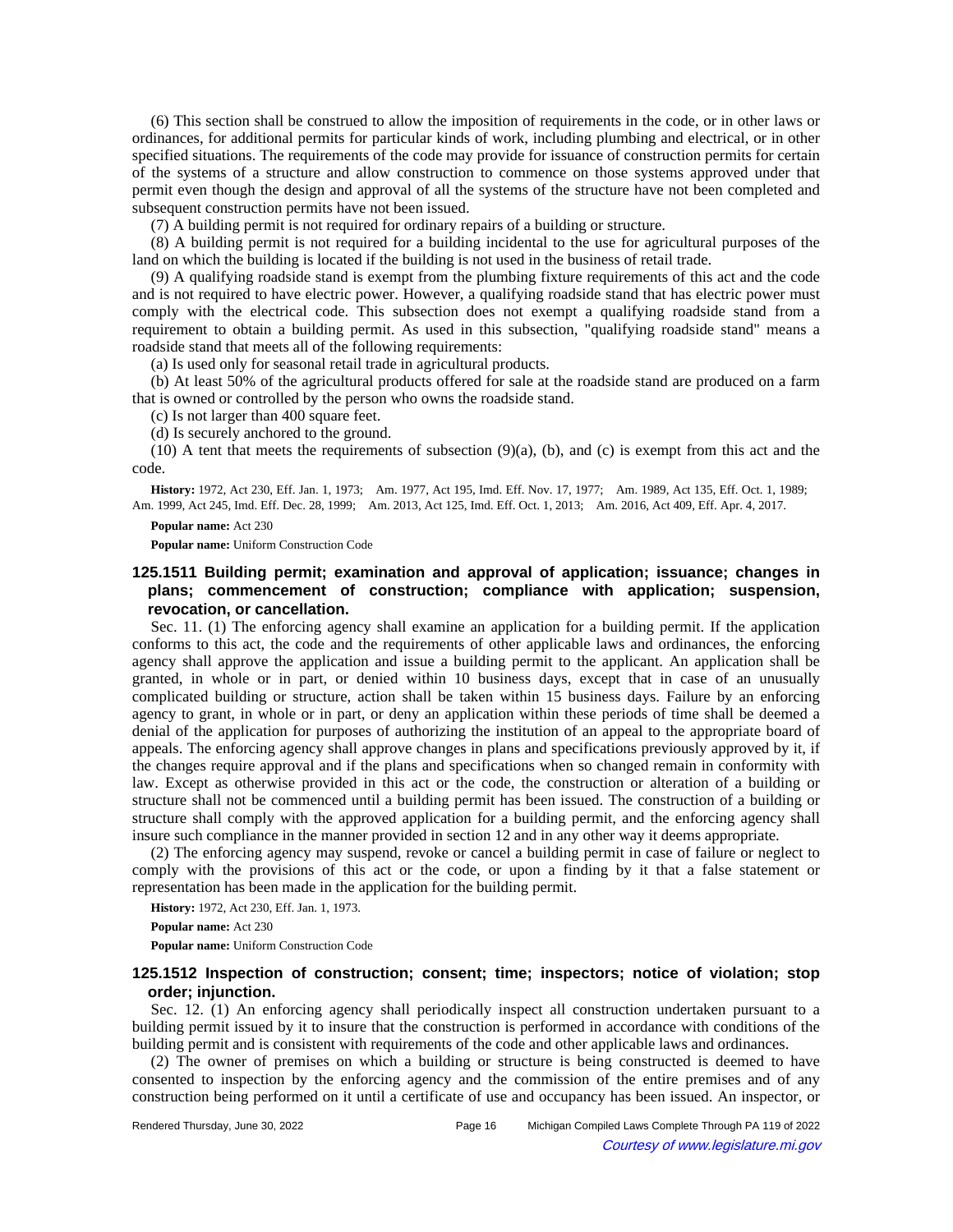team of inspectors, on presentation of proper credentials, may enter and inspect the premises and construction thereon, for purposes of insuring compliance with the building permit, the code and other applicable laws and regulations. An inspection shall be made between 8 a.m. and 6 p.m. on business days, or when construction is actually being undertaken, except if the enforcing agency has probable cause to believe that an immediate danger to life, limb or property exists, or except with permission of an owner, or his agent, architect, engineer or builder. An inspection pursuant to this section shall be solely for purposes of enforcing this act and other laws and ordinances related to construction of buildings and structures. A person other than the owner, his agent, architect, engineer or builder shall not accompany an inspector or team of inspectors on an inspection, unless his presence is necessary for the enforcement of this act, or other laws and ordinances related to construction of the building or structure, or except with the consent of an owner, or his agent, architect, engineer or builder.

(3) If construction is being undertaken contrary to a building permit, this act, or other applicable laws or ordinances, the enforcing agency shall give written notice to the holder of the building permit, or if a permit has not been issued then to the person doing the construction, notifying him of the violation of this act, or other applicable laws and ordinances, and to appear and show cause why the construction should not be stopped. If the person doing the construction is not known, or cannot be located with reasonable effort, the notice may be delivered to the person in charge of, or apparently in charge of, the construction. If the holder of the permit or the person doing the construction fails to appear and show good cause within 1 full working day after notice is delivered, the enforcing agency shall cause a written order to stop construction to be posted on the premises. A person shall not continue, or cause or allow to be continued, construction in violation of a stop construction order, except with permission of the enforcing agency to abate the dangerous condition or remove the violation, or except by court order. If an order to stop construction is not obeyed, the enforcing agency may apply to the circuit court for the county in which the premises are located for an order enjoining the violation of the stop construction order. This remedy is in addition to, and not in limitation of, any other remedy provided by law or ordinance, and does not prevent criminal prosecution for failure to obey the order.

(4) Without limitation on other available remedies, an interested person may apply for an order, enjoining the continuation of construction undertaken in violation of a building permit, this act, the code or other applicable laws or ordinances, to the circuit court for the county in which the premises are located.

**History:** 1972, Act 230, Eff. Jan. 1, 1973. **Popular name:** Act 230

**Popular name:** Uniform Construction Code

## **125.1513 Certificate of use and occupancy; issuance; contents; application; fee; temporary certificate; notice of final inspection.**

Sec. 13. A building or structure hereafter constructed shall not be used or occupied in whole or in part until a certificate of use and occupancy has been issued by the appropriate enforcing agency. A building or structure hereafter altered in whole or in part shall not be used or occupied until such a certificate has been issued, except that a use or occupancy in an already existing building or structure that was not discontinued during its alteration may be continued for 30 days after completion of the alteration without issuance of a certificate of use and occupancy. A certificate of use and occupancy shall be issued by the enforcing agency when the work covered by a building permit has been completed in accordance with the permit, the code and other applicable laws and ordinances. On request of a holder of a building permit the enforcing agency may issue a temporary certificate of use and occupancy for a building or structure, or part thereof, before the entire work covered by the building permit has been completed, if the parts of the building or structure to be covered by the certificate may be occupied before completion of all the work in accordance with the permit, the code and other applicable laws and ordinances, without endangering the health or safety of the occupants or users. When a building or structure is entitled thereto, the enforcing agency shall issue a certificate of use and occupancy within 5 business days after receipt of a written application therefor on a form to be prescribed by the enforcing agency and payment of the fee to be established by it. The certificate of use and occupancy shall certify that the building or structure has been constructed in accordance with the building permit, the code and other applicable laws and ordinances. The application for a certificate of use and occupancy for a new dwelling with a unit or units for rent shall set forth the information required in an application for a certificate of compliance for such a dwelling pursuant to the state housing law, and the certificate of use and occupancy for such a dwelling shall be deemed its initial certificate of compliance. The enforcing agency shall give the owner of the building or structure or his agent at least 12 hours' notice of the time of any final inspection, by the enforcing agency of the work covered by the building permit, pursuant to the application for a certificate of use and occupancy.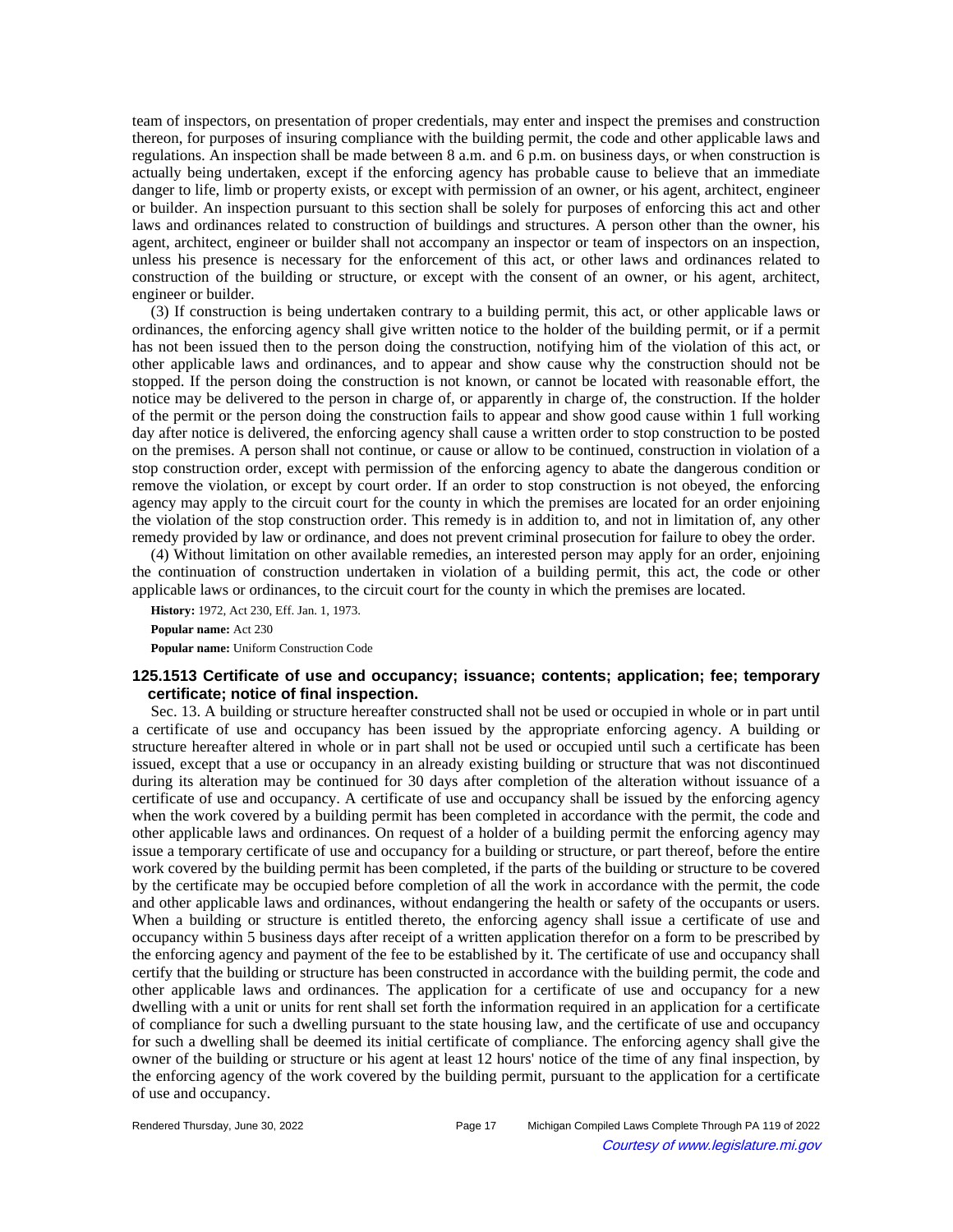**History:** 1972, Act 230, Eff. Jan. 1, 1973. **Popular name:** Act 230 **Popular name:** Uniform Construction Code

## **125.1513a Definitions; prohibited appliances; exceptions; promulgation date.**

Sec. 13a. (1) As used in this section:

(a) "Central furnace" means a self-contained, gas-burning appliance for heating air by transfer of heat of combustion through metal to the air, and designed to supply heated air through ducts to spaces remote from, or adjacent to, the appliance location.

(b) "Clothes dryer" means a device used to dry wet laundry by means of heat derived from the combustion of fuel gases.

(c) "Household cooking gas appliance" means a gas appliance for domestic food preparation, providing any 1 or combination of the following:

(*i*) Top or surface cooking.

(*ii*) Oven cooking.

(*iii*) Broiling.

(2) The code shall contain, as a part of the energy conservation provisions, 1 or more provisions prohibiting the installation in a building or structure of any of the following new appliances which requires for its operation the use of a continuously burning pilot light:

(a) A central furnace having an input rate of 225,000 BTU per hour or less.

(b) A clothes dryer.

(c) A household cooking gas appliance having an electrical supply cord.

(3) The provisions of the code required by this section shall not apply to the following:

(a) A mobile home or modular home.

(b) An appliance that is designed to burn exclusively liquefied petroleum gas.

(c) An appliance which meets the energy efficiency standards prescribed by the federal regulations promulgated pursuant to the energy policy and conservation act, 42 U.S.C. 6201 to 6422.

(4) The provisions of the code required by this section shall be promulgated not later than 90 days after the effective date of this section.

**History:** Add. 1980, Act 233, Imd. Eff. July 20, 1980.

**Popular name:** Act 230

**Popular name:** Uniform Construction Code

## **125.1513b "Lead free" defined; pipes, pipe fittings, solder, or flux to be lead free; exception.**

Sec. 13b. (1) As used in this section, "lead free" means either of the following:

(a) Solder and flux containing not more than 0.2% lead.

(b) Pipe and pipe fittings containing not more than 8% lead.

(2) Beginning on the effective date of this section, pipes, pipe fittings, solder, or flux which are used in the installation or repair of a plumbing system in a building or structure providing water for human consumption or a public water system shall be lead free.

(3) This section shall not apply to leaded joints necessary for the repair of cast iron pipes.

**History:** Add. 1988, Act 146, Imd. Eff. June 7, 1988.

**Popular name:** Act 230

**Popular name:** Uniform Construction Code

# **125.1513c Definitions; minimum standards for board and room facilities; inspection; noncompliance; order; penalty; hearing; payment and recovery of civil penalty; applicability of section.**

Sec. 13c. (1) As used in this section:

(a) "Board and room facility" means a residential building that does not provide separate cooking facilities for individual occupants and that is arranged for primarily nontransient shelter and sleeping accommodations for 3 or more adults. Board and room facility does not include any of the following:

(*i*) A residential facility for students attending a college or university.

(*ii*) A facility operated, licensed, or regulated by the state or the federal government.

(*iii*) A bed and breakfast regulated under section 4b.

(*iv*) A hotel or motel.

(*v*) A private dwelling as that term is defined in section 2 of the housing law of Michigan, Act No. 167 of the Public Acts of 1917, being section 125.402 of the Michigan Compiled Laws.

Rendered Thursday, June 30, 2022 Page 18 Michigan Compiled Laws Complete Through PA 119 of 2022 Courtesy of www.legislature.mi.gov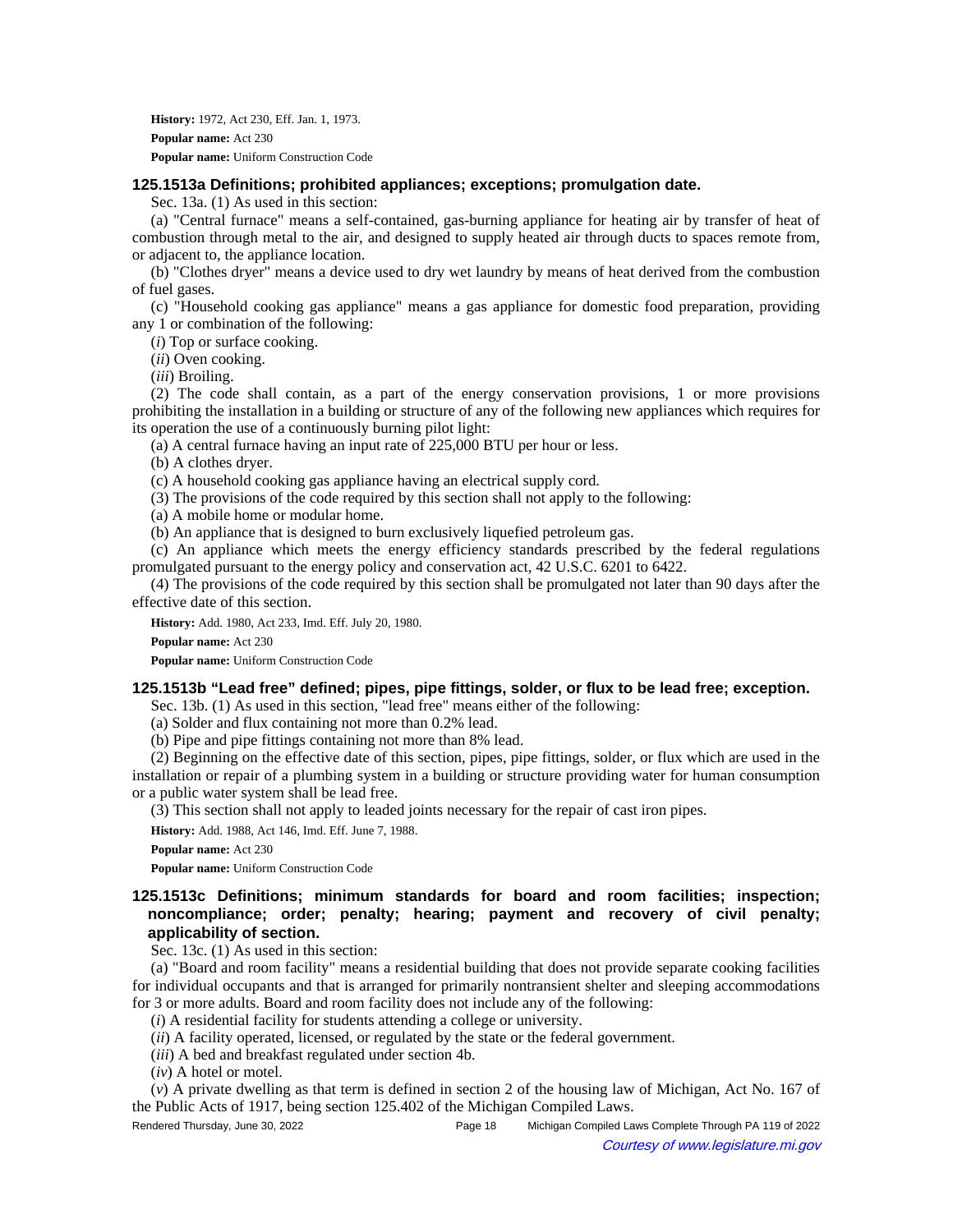(b) "Operator" means a person who has charge, care, control, or management of a board and room facility.

(c) "Owner" means a person who knows that a residential building in which that person has a legal or equitable interest is being used as a board and room facility, regardless of whether the person has possession of the facility. Owner includes an executor, administrator, trustee, or guardian of the estate of an owner of a residential building if the executor, administrator, trustee, or guardian knows that the residential building is being used as a board and room facility.

(d) "Person" means an individual, partnership, corporation, association, governmental entity, or other legal entity.

(2) A board and room facility shall comply with the minimum property maintenance standards set forth in this act and in the BOCA national property maintenance code, 1993 edition, as published by the building officials and code administrators international, inc., or the uniform housing code, 1991 edition, as published by the international conference of building officials, which codes are adopted by reference and made a part of this section as if fully set out in this section. In addition, a board and room facility shall comply with all of the following:

(a) Interior stairways shall be enclosed by fire separation assemblies having a 1-hour fire resistance rating with all openings protected with smoke-actuated automatic-closing or self-closing doors having a fire resistance comparable to that required for the enclosure.

(b) Vertical openings shall be protected so that no primary exit route is exposed to an unprotected vertical opening. The vertical opening is protected if the opening is cut off and enclosed in a manner that provides a smoke and fire resisting capability of not less than 1 hour. Any doors or openings shall have fire and smoke resisting capability equivalent to that of the enclosure and shall be automatic-closing on detection of smoke or shall be self-closing.

(c) A fire alarm system shall be installed in accordance with the building code, except in buildings that have a smoke detection system meeting or exceeding the requirements of subdivision (f) if that detection system includes at least 1 manual fire alarm station per floor arranged to initiate the smoke detection alarm.

(d) Initiation of the required fire protective signaling system shall be by manual means as provided by the building code, except in buildings protected throughout with an approved fire suppression system installed in accordance with the building code, with initiation upon actuation of the extinguishing system operation.

(e) Occupant notification of a fire shall be provided automatically, without delay by internal audible alarm in accordance with the building code. Presignal systems are prohibited.

(f) Approved single station or multiple station smoke detectors powered by the building electrical service shall be installed in accordance with the building code on every level. In addition, approved single station smoke detectors powered by the building electrical service shall be provided in each sleeping room, except that existing battery powered detectors shall be accepted if, in the opinion of the code official, they are in operating condition.

(g) Portable fire extinguishers shall bear the label of an approved agency, be of an approved type, and be installed in a visible and accessible location on each occupied floor and basement.

(h) Fire exit drills shall be conducted at least once every 2 months in each facility. Each occupant shall be provided with a written evacuation plan filed with the local authority having jurisdiction. An egress plan shall be posted in each sleeping room showing the building diagram, the room location, and the location of exits.

(i) The interior finish on wall and ceilings and trim materials shall be a minimum class III, tested in accordance with ASTM E-84.

(3) An enforcing agency shall inspect a board and room facility after receiving a complaint alleging a violation by that board and room facility of the minimum standards described in subsection (2), and shall determine whether the board and room facility is in compliance with this act.

(4) If, following an inspection described in subsection (3), an enforcing agency determines that a board and room facility is not in compliance with this act, the enforcing agency shall issue an order to remedy the noncompliance and may issue an order to vacate the premises. The enforcing agency shall serve the order or orders upon the operator of the board and room facility and, if known, the owner of the residential building in which the board and room facility is situated.

(5) This section prescribes minimum standards for board and room facilities. It does not invalidate ordinances or regulations that impose higher standards or stricter requirements.

(6) The enforcing agency may adopt a schedule of monetary civil penalties, not to exceed \$500.00 for each violation or day that a violation continues, which may be assessed for a violation of this section. If the enforcing agency believes that an owner or operator has violated this section, it may issue a citation after discovery of the alleged violation. The citation shall be written and shall state with particularity the nature of the violation, the civil penalty established for the violation, and the right to appeal the citation pursuant to subsection (7). The citation shall be delivered or sent by registered mail to the alleged violator.<br>Page 19 Michigan Compiled Laws Complete Thro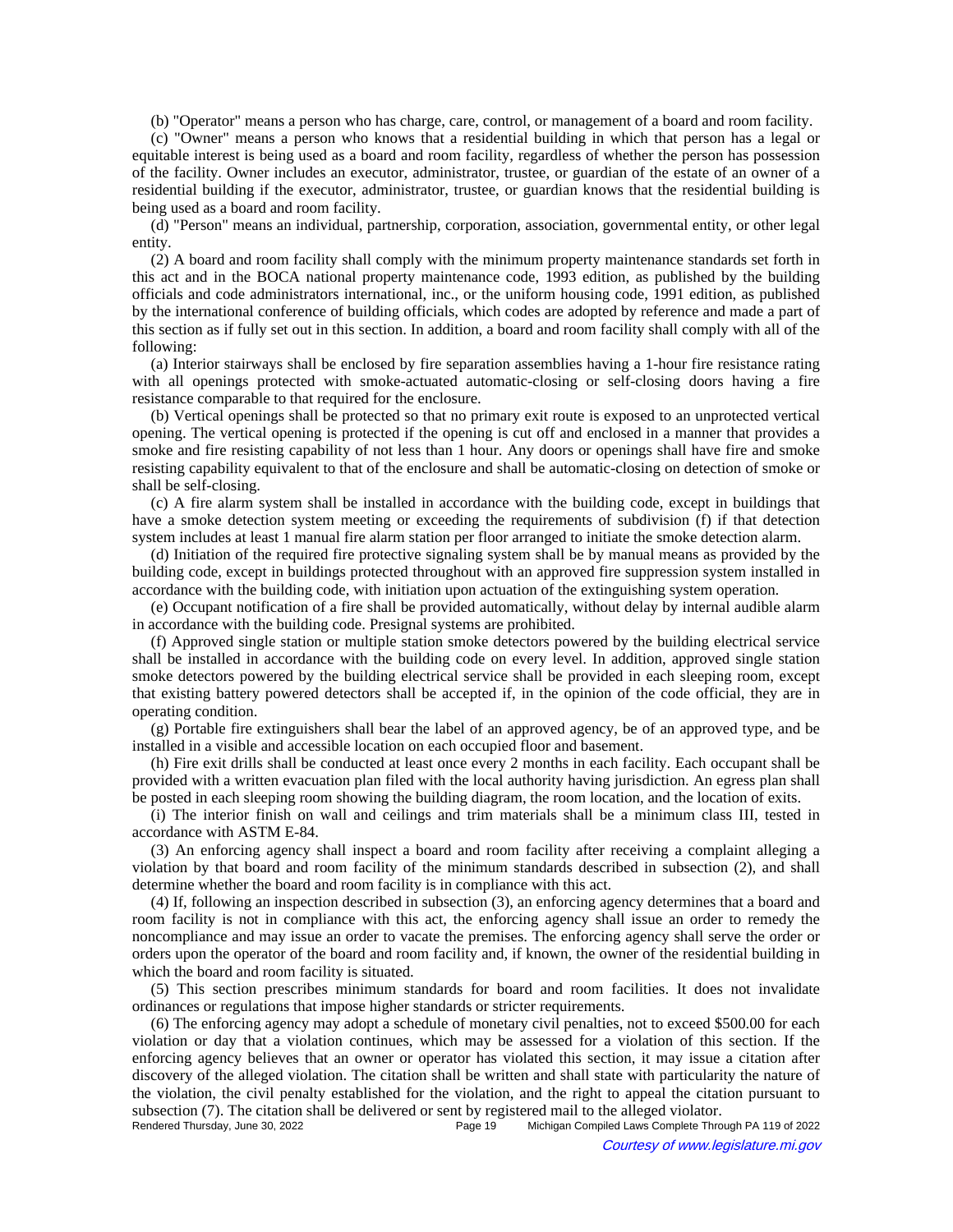(7) Not later than 20 days after receipt of the citation, the alleged violator may petition the enforcing agency for an administrative hearing, which shall be held within 60 days after the enforcing agency receives the petition. The administrative hearing may be conducted by a hearing officer, who may affirm, dismiss, or modify the citation. The decision of the hearing officer is final and is not subject to appeal.

(8) A civil penalty assessed by the issuance of a citation under subsection (6) becomes final if a petition is not received within the time specified in subsection (7). A civil penalty imposed shall be paid to the governmental subdivision that has the responsibility of enforcing this section. A civil penalty may be recovered in a civil action brought by the governmental subdivision in the county in which the violation occurred or the defendant resides.

(9) This section applies to a board and room facility constructed or converted for use as a board and room facility after the effective date of this section. Beginning 6 months after the effective date of this section, this section also applies to a board and room facility constructed or converted for use as a board and room facility before the effective date of this section.

**History:** Add. 1994, Act 106, Imd. Eff. Apr. 18, 1994.

**Popular name:** Act 230

**Popular name:** Uniform Construction Code

### **125.1513d Requirements for stairwell geometry.**

Sec. 13d. (1) Notwithstanding any provision in this act and until the promulgation of the complete building code update after October 15, 1999, a governmental subdivision shall not enforce a requirement for stairwell geometry in occupancies in use group R-3 structures and within dwelling units in occupancies in use group R-2 structures that differs from the stairwell geometry described in this section.

(2) As used in this section:

(a) "Stairwell geometry" refers to the configuration of a stairwell of a building in which the maximum riser height is 8-1/4 inches (210 mm), the minimum tread depth is 9 inches (229 mm), and a 1-inch (25 mm) nosing on stairwells with solid risers.

(b) "Use group R-2 structures" means all multiple-family dwellings having more than 2 dwelling units including, but not limited to, boarding houses and similar buildings arranged for shelter and sleeping accommodations in which the occupants are primarily not transient in nature and dormitory facilities that accommodate more than 5 persons over 2-1/2 years of age.

(c) "Use group R-3 structures" means all buildings arranged for occupancy as 1-family or 2-family dwelling units including, but not limited to, not more than 5 lodgers or boarders per family; multiple single-family dwellings where each unit has an independent means of egress and is separated by a 2-hour fire separation assembly; and a child care facility that accommodates 5 or less children of any age.

**History:** Add. 1999, Act 245, Imd. Eff. Dec. 28, 1999.

**Popular name:** Act 230

**Popular name:** Uniform Construction Code

## **125.1513e Sharing elevator between 2 buildings.**

Sec. 13e. This act does not prohibit the sharing of an elevator between 2 buildings as long as the buildings are in compliance with this act, the code, and the following acts and rules promulgated under those acts:

(a) The fire prevention code, 1941 PA 207, MCL 29.1 to 29.34.

(b) 1976 PA 333, MCL 338.2151 to 338.2160.

(c) 1967 PA 227, MCL 408.801 to 408.824.

(d) Any other act or rules regulating elevators in buildings.

**History:** Add. 2005, Act 50, Imd. Eff. June 23, 2005.

**Popular name:** Act 230

**Popular name:** Uniform Construction Code

### **125.1513f Log walls; requirements.**

Sec. 13f. Log walls are permitted in residential buildings if all of the following requirements are met:

(a) The log walls have a minimum average wall thickness of 5 inches or greater.

(b) The log walls comply with the international code council standard on the design and construction of log structures, ICC 400-2007, or other successor standard that the department may specify by rule.

(c) The area weighted average U-factor for fenestration products in the log walls is a maximum of 0.31.

(d) All energy efficiency requirements of this act and rules promulgated under this act applicable to components other than log walls are met.

(e) The building heating equipment is qualified under the energy star program jointly operated by the Rendered Thursday, June 30, 2022 Page 20 Michigan Compiled Laws Complete Through PA 119 of 2022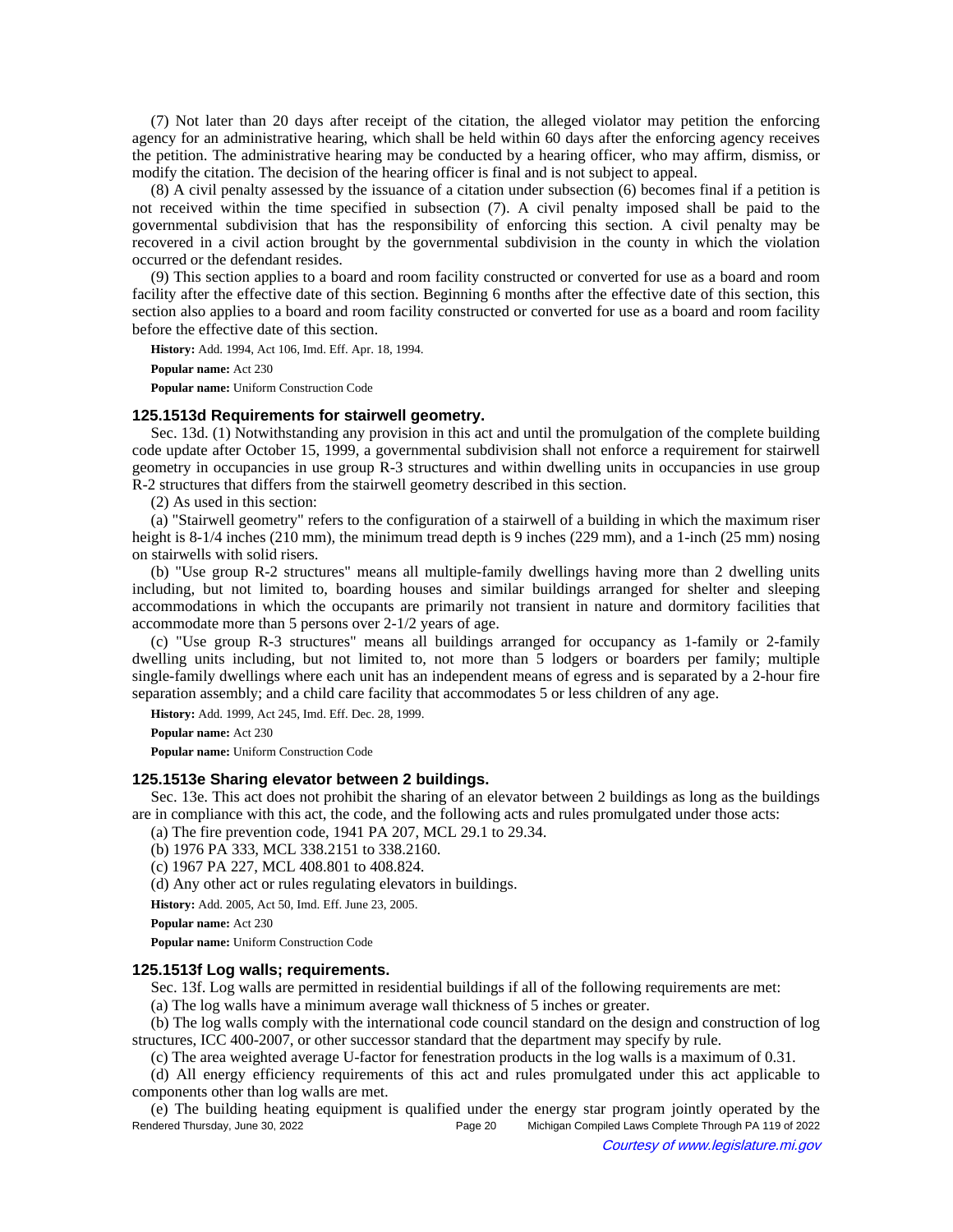United States department of energy and the United States environmental protection agency as provided for in 10 CFR part 430 or the building heating equipment meets or exceeds the following United States department of energy ratings:

(*i*) For a gas furnace, an annual fuel utilization efficiency (AFUE) of 90.

(*ii*) For an oil furnace, an annual fuel utilization efficiency (AFUE) of 85.

(*iii*) For a boiler, an annual fuel utilization efficiency (AFUE) of 85.

(*iv*) For a split system air source heat pump, an 8.2 heating seasonal performance factor (HSPF).

(*v*) For a closed loop water-to-air geothermal heat pump, an energy efficiency rating of 14.1 and a coefficient of performance of 3.3.

(*vi*) For an open loop water-to-air geothermal heat pump, an energy efficiency rating of 16.2 and a coefficient of performance of 3.6.

(*vii*) For a closed loop water-to-water geothermal heat pump, an energy efficiency rating of 15.1 and a coefficient of performance of 3.0.

(*viii*) For an open loop water-to-water geothermal heat pump, an energy efficiency rating of 19.1 and a coefficient of performance of 3.4.

(*ix*) For a direct geothermal exchange, an energy efficiency rating of 15.0 and a coefficient of performance of 3.5.

**History:** Add. 2012, Act 264, Imd. Eff. July 3, 2012. **Popular name:** Act 230

**Popular name:** Uniform Construction Code

# **125.1513g Alteration; accessibility; primary function area; "alteration" and "primary function" defined.**

Sec. 13g. (1) Except as otherwise provided by the Michigan rehabilitation code for existing buildings, where an alteration affects the accessibility to, or contains, an area of primary function, the route to the primary function area shall be accessible. The accessible route to the primary function area shall include toilet facilities and drinking fountains serving the area of primary function. The costs of providing the accessible route are not required to exceed 20% of the total costs of the alterations affecting the area of primary function.

(2) As used in this section, "alteration" and "primary function" mean those terms as defined in the Michigan rehabilitation code for existing buildings or as otherwise provided by the director by rule.

**History:** Add. 2018, Act 478, Eff. Mar. 27, 2019.

# **125.1514 Construction board of appeals; creation; appointment, qualifications, and terms of members; appeal to board; hearing; decision; statement of reasons for decision; appeal to commission; copy of decision; additional powers or duties; procedures; conducting business at public meeting; notice; availability of certain writings to public.**

Sec. 14. (1) A construction board of appeals for each governmental subdivision enforcing the code shall be created consisting of not less than 3 nor more than 7 members, as determined by the governing body of the governmental subdivision. Unless otherwise provided by local law or ordinance, the members of the board of appeals shall be appointed for 2-year terms by the chief executive officer of a city, village, or township and the chairperson of the county board of commissioners of a county. A member of the board of appeals shall be qualified by experience or training to perform the duties of members of the board of appeals. A person may serve on the board of appeals of more than 1 governmental subdivision. If an enforcing agency refuses to grant an application for a building permit, or if the enforcing agency makes any other decision pursuant or related to this act, or the code, an interested person, or the person's authorized agent, may appeal in writing to the board of appeals. The board of appeals shall hear the appeal and render and file its decision with a statement of reasons for the decision with the enforcing agency from whom the appeal was taken not more than 30 days after submission of the appeal. Failure by the board of appeals to hear an appeal and file a decision within the time limit is a denial of the appeal for purposes of authorizing the institution of an appeal to the commission. A copy of the decision and statement of the reasons for the decision shall be delivered or mailed, before filing, to the party taking the appeal.

(2) This act does not prevent a governmental subdivision from granting its board of appeals additional powers or duties not inconsistent with this act, or from establishing procedures to be followed by its board of appeals insofar as the procedures do not conflict with this act. Except as otherwise provided by this act, or by other laws or ordinances, a board of appeals may by rules establish its own procedures.

(3) The business which the board of appeals may perform shall be conducted at a public meeting of the board of appeals held in compliance with Act No. 267 of the Public Acts of 1976. Public notice of the time, date, and place of the meeting shall be given in the manner required by Act No. 267 of the Public Acts of Rendered Thursday, June 30, 2022<br>Page 21 Michigan Compiled Laws Complete Through PA 119 of 2022 Michigan Compiled Laws Complete Through PA 119 of 2022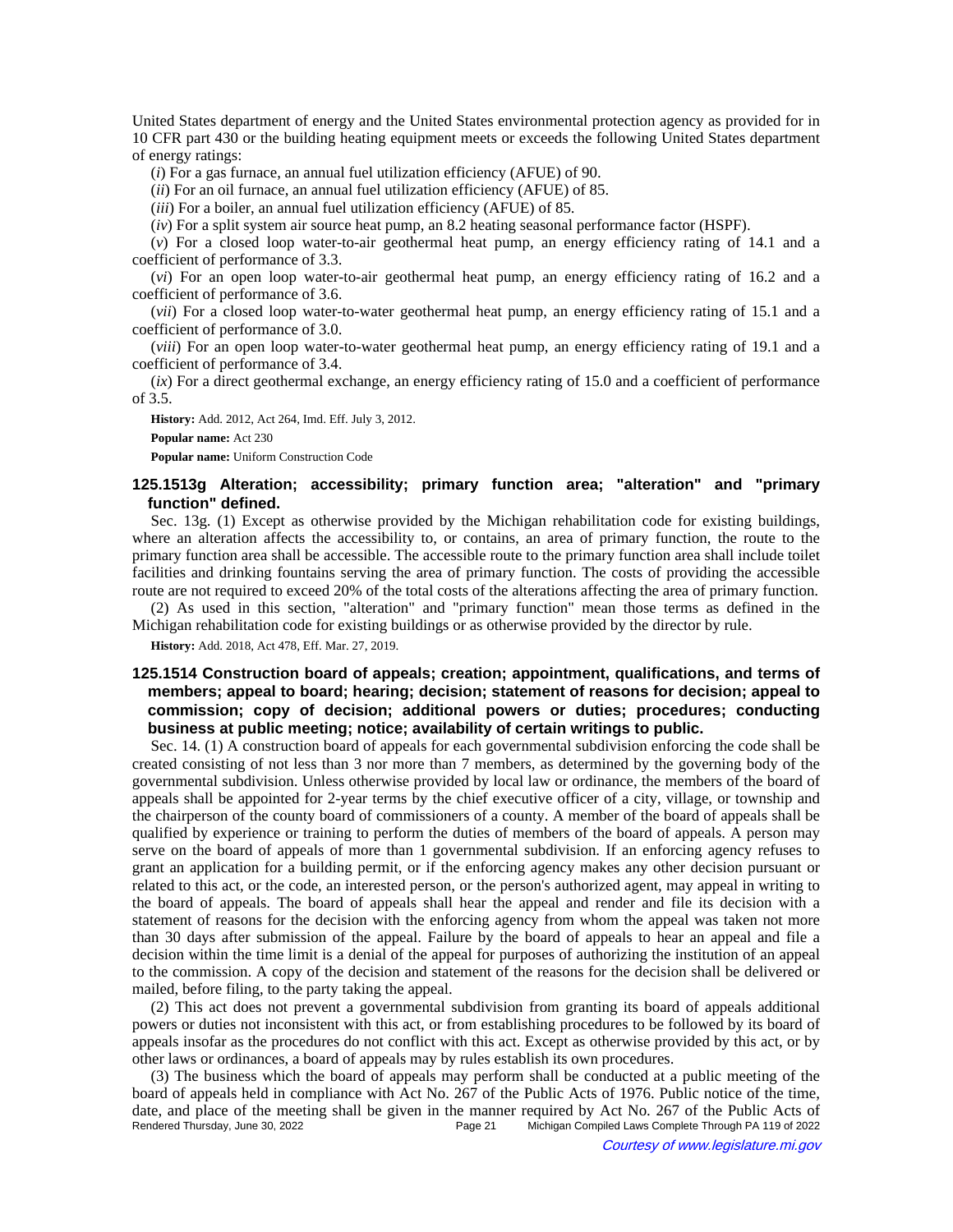1976.

(4) A record of decisions made by the board of appeals, properly indexed, and any other writing prepared, owned, used, in the possession of, or retained by the board of appeals in the performance of an official function shall be made available to the public in compliance with Act No. 442 of the Public Acts of 1976.

History: 1972, Act 230, Eff. Jan. 1, 1973;—Am. 1977, Act 195, Imd. Eff. Nov. 17, 1977;—Am. 1978, Act 442, Imd. Eff. Oct. 9, 1978.

**Popular name:** Act 230

**Popular name:** Uniform Construction Code

## **125.1515 Specific variance from code; requirements; breach of condition; permissible variance.**

Sec. 15. (1) After a public hearing a board of appeals may grant a specific variance to a substantive requirement of the code if the literal application of the substantive requirement would result in an exceptional, practical difficulty to the applicant, and if both of the following requirements are satisfied:

(a) The performance of the particular item or part of the building or structure with respect to which the variance is granted shall be adequate for its intended use and shall not substantially deviate from performance required by the code of that particular item or part for the health, safety and welfare of the people of this state.

(b) The specific condition justifying the variance shall be neither so general nor recurrent in nature as to make an amendment of the code with respect to the condition reasonably practical or desirable.

(2) A board of appeals may attach in writing any condition in connection with the granting of a variance that in its judgment is necessary to protect the health, safety and welfare of the people of this state. The breach of a condition shall automatically invalidate the variance and any permit, license and certificate granted on the basis of it. In no case shall more than minimum variance from the code be granted than is necessary to alleviate the exceptional, practical difficulty.

**History:** 1972, Act 230, Eff. Jan. 1, 1973.

**Popular name:** Act 230

**Popular name:** Uniform Construction Code

# **125.1516 Appeal to commission; time; hearing; quorum; effect of decision; copy of decision and statement of reasons; record of decisions; public inspection; referral of certain appeals to appropriate board; review of board's decision; petition.**

Sec. 16. (1) An interested person, or the interested person's authorized agent, may appeal a decision of a board of appeals to the commission within 10 business days after filing of the decision with the enforcing agency or, in case of an appeal because of failure of a board of appeals to act within the prescribed time, at any time before filing of the decision. The hearing of an appeal based on the denial of a request for a variance by a board of appeals is within the sole discretion of the commission. If deciding an appeal, the commission may act either as a whole or by a panel of 3 or more of the commission members designated by the commission's chairperson to hear and decide the appeal. A majority of a panel constitutes a quorum and a decision by a panel requires concurrence of at least a majority of the panel's members. If an appeal has been presented to the commission within the time prescribed, the appeal shall be heard de novo by the commission. The commission may affirm, modify, or reverse a decision of the board of appeals or the enforcing agency. Except if modified or reversed by a court of competent jurisdiction, a decision of the commission made under this section is binding on the applicant and the affected board of appeals and enforcing agency. An appeal to the commission shall be decided within 30 days after receipt of the appeal by the commission. A copy of the decision and a statement of reasons for the decision shall be sent to the applicant and filed with the affected board of appeals and enforcing agency within 5 business days after the making of the decision. A record of decisions made by the commission under this section, properly indexed, shall be kept in the office of the commission, and be open to public inspection during business hours in compliance with the freedom of information act, 1976 PA 442, MCL 15.231 to 15.246.

(2) Notwithstanding subsection (1), the executive director of the commission shall refer an appeal to the commission under subsection (1) which in the executive director's judgment relates principally to a mechanical, plumbing, electrical, or barrier free design matter to the appropriate board. The board shall hear and decide the appeal in the same manner as an appeal is heard and decided by the commission under this section, except that a board shall meet as a whole and not in a panel. A person aggrieved by a decision of a board on any appeal under this subsection may petition the commission to review the decision. The commission shall act on the petition within 5 business days after receipt, and may grant the petition at the commission's discretion except that the commission shall grant the petition if it appears that the appeal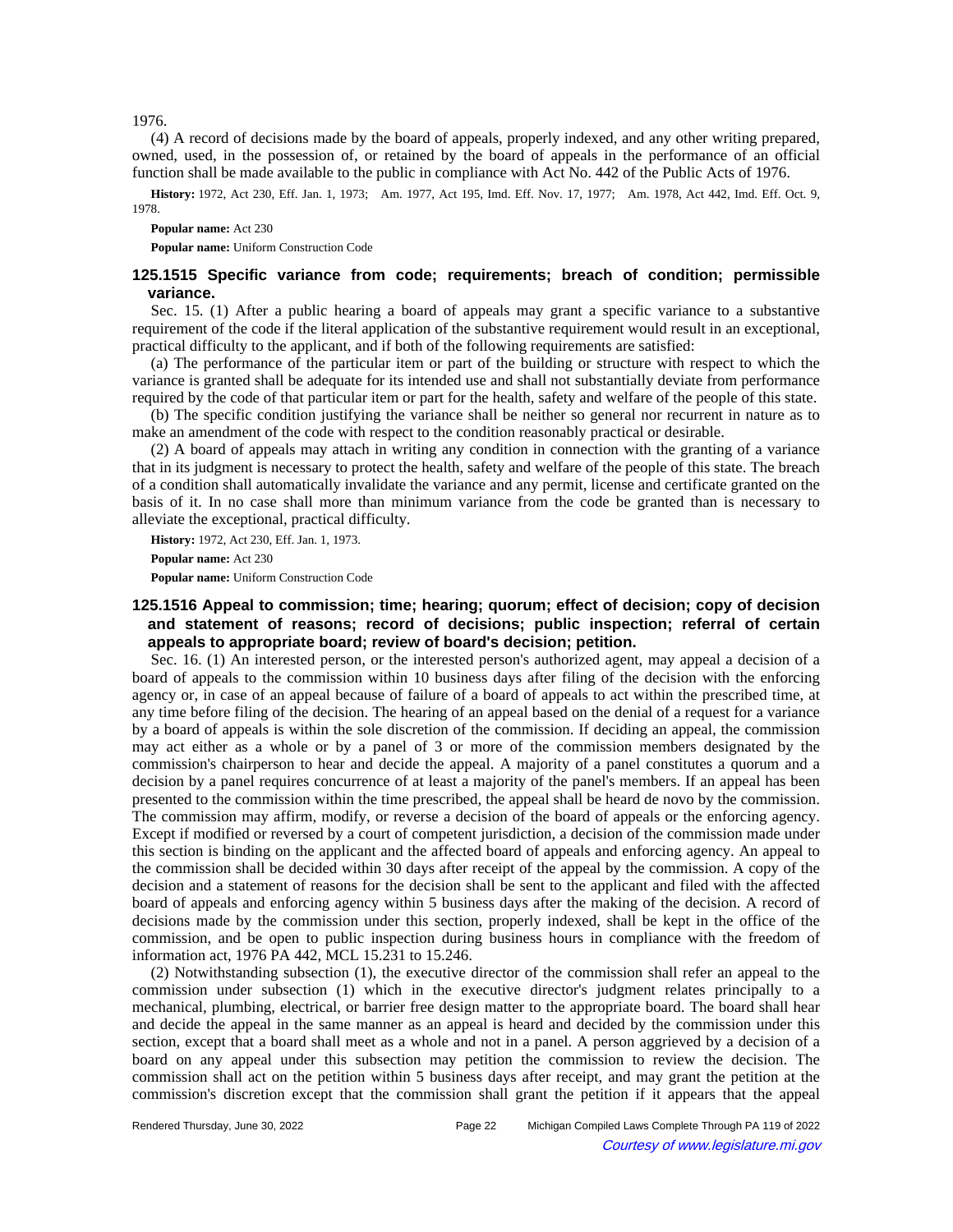involves a question of major significance to the people of this state and that the case of the appellant has substantial merit. If the commission grants the petition, the commission acting as a whole shall review the decision in accordance with a procedure established by the commission's rules.

History: 1972, Act 230, Eff. Jan. 1, 1973;—Am. 1974, Act 180, Imd. Eff. June 27, 1974;—Am. 1978, Act 442, Imd. Eff. Oct. 9, 1978; - Am. 2001, Act 164, Imd. Eff. Nov. 7, 2001.

**Popular name:** Act 230

**Popular name:** Uniform Construction Code

**Administrative rules:** R 408.30101 et seq. of the Michigan Administrative Code.

### **125.1517 Effect of appeal on orders, determinations, decisions, and actions.**

Sec. 17. An appeal to a board of appeals or the commission pursuant to this act, or to a court of competent jurisdiction pursuant to Act No. 306 of the Public Acts of 1969, as amended, does not stay a stop construction order issued by an enforcing agency or prevent an enforcing agency from seeking an order in a court of competent jurisdiction enjoining the violation of a stop construction order. In other cases, an appeal to a board of appeals, or to the commission pursuant to this act, or to a court of competent jurisdiction pursuant to Act No. 306 of the Public Acts of 1969, as amended, shall act as a stay upon an order, determination, decision or action appealed from, unless the enforcing agency establishes that immediate enforcement of the order, determination, decision or action is necessary to avoid substantial peril to life or property.

**History:** 1972, Act 230, Eff. Jan. 1, 1973. **Compiler's note:** For provisions of Act 306 of 1969, referred to in this section, see MCL 24.201 et seq. **Popular name:** Act 230 **Popular name:** Uniform Construction Code

## **125.1518 Filing claim of appeal or petition to review.**

Sec. 18. An appeal pursuant to Act No. 306 of the Public Acts of 1969, as amended, from a decision of the commission or a board, following an appeal from a decision of a board of appeals or enforcing agency shall be made by a claim of appeal filed with the court of appeals. An appeal pursuant to that act from any other decision of the commission or of a board shall be by petition to review filed with the Ingham county circuit court.

**History:** 1972, Act 230, Eff. Jan. 1, 1973.

**Compiler's note:** For provisions of Act 306 of 1969, referred to in this section, see MCL 24.201 et seq.

**Popular name:** Act 230

**Popular name:** Uniform Construction Code

# **125.1519 Premanufactured units; certificate of acceptability; rules; building permit; fee; objections; hearing.**

Sec. 19. (1) The department shall promulgate rules establishing a procedure by which a premanufactured unit intended for use in this state may be issued a certificate of acceptability by the department at its place of manufacture.

(2) The procedure shall require that the manufacturer submit to the department detailed plans and specifications for the premanufactured unit for approval as in compliance with the code. The department may require that the manufacturer submit test results on the premanufactured unit or its components, any material or information the department considers relevant, or 1 or more of the premanufactured units for testing and evaluation by the department.

(3) Each premanufactured unit shall be inspected by the department, or a qualified person approved by the department, to determine that the premanufactured unit has been manufactured in accordance with plans and specifications submitted under subsection (2). The department may issue a certificate of acceptability for a premanufactured unit that bears the approved label of an independent, nationally recognized body having follow-up inspection service satisfactory to the commission, certifying that the premanufactured unit complies with plans and specifications submitted under subsection (2).

(4) Plans and specifications for 1- and 2-family dwelling premanufactured units may be reviewed by the department or by an independent entity approved by the commission under rules promulgated by the department. The department shall establish submission procedures for plans and specifications reviewed by an independent entity approved by the commission.

(5) A local enforcing agency may also inspect a premanufactured unit at its place of manufacture to determine that it has been manufactured in accordance with plans and specifications submitted under subsection (2) and shall advise the state inspector and the commission in writing of any deviations found.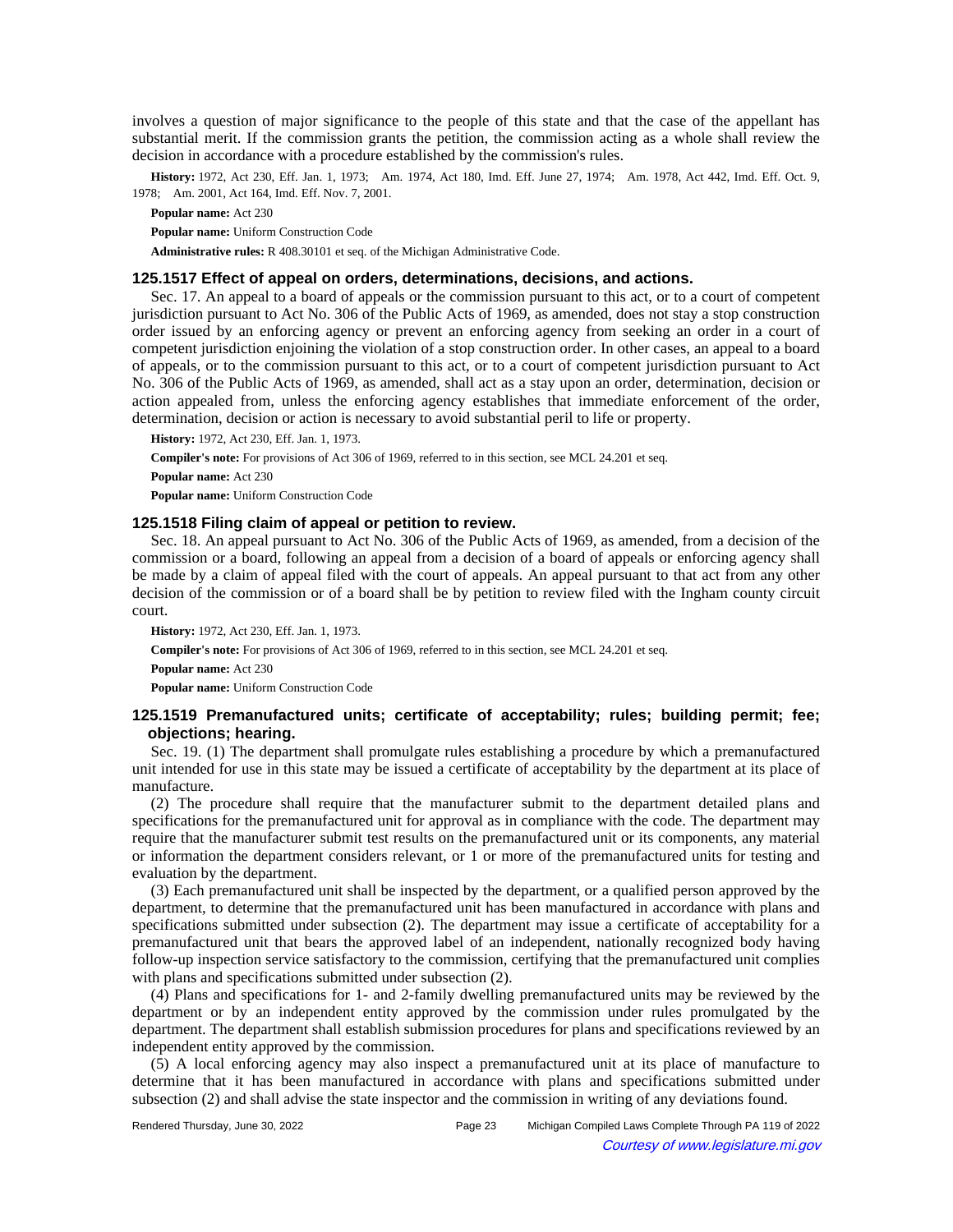(6) An approved independent entity shall not conduct in-plant inspections of units for which it performed plan reviews. However, the manufacturer may request a variance from the commission if the literal application of the requirements of this section would result in an exceptional, practical difficulty relating to inspection of specific units. For purposes of this subsection, "exceptional, practical difficulty" includes, but is not limited to, a geographic distance between the manufacturing facility where the units are manufactured and the primary business location of the independent entity that conducts in-plant inspections on behalf of the manufacturer of more than 250 miles and is located in another state.

(7) If an application for a building permit specifying use of a premanufactured unit with a certificate of acceptability is submitted to an enforcing agency, and if the application, except for the part calling for use of a premanufactured unit with a certificate of acceptability, complies with applicable construction regulations, zoning laws, and local ordinances, the enforcing agency shall issue the building permit within the time specified in this act.

(8) At the time of installation, a premanufactured unit with a certificate of acceptability is subject only to the nondestructive tests approved by the department necessary to determine that it has not been damaged in transit or installation, and that it has been installed in accordance with the building permit and construction regulations.

(9) The fees established for a building permit when the application specifies use of a premanufactured unit with a certificate of acceptability, or for inspection of the installation of the premanufactured unit shall bear a reasonable relation to the costs incurred by the enforcing agency in issuing a permit or performing an inspection.

(10) Notwithstanding any other provision of this section, an enforcing agency may object to use of a premanufactured unit with a certificate of acceptability on the basis that the premanufactured unit does not comply with the code. If an enforcing agency on receipt of an application for a building permit specifying the use of a premanufactured unit does object, it may set forth its objections in writing to the department before issuance of a building permit and within 10 business days after receipt of the application. Within 10 business days after receipt of the objections, the commission, or a panel of 3 or more members designated for that purpose by its chairman, shall hold a hearing on the objections in accordance with rules promulgated by the department. After the hearing, the commission, or its panel, within 3 business days shall determine 1 of the following:

(a) The premanufactured unit does not comply with the code and order that the certificate of acceptability be voided.

(b) The premanufactured unit requires additional testing and evaluation in which case the testing and evaluation shall be conducted in accordance with this section.

(c) The objections are not valid and order the enforcing agency to issue the building permit within 3 business days.

(11) A certificate of acceptability issued by the department shall not be used for advertising purposes.

History: 1972, Act 230, Eff. Jan. 1, 1973;-- Am. 2002, Act 721, Imd. Eff. Dec. 30, 2002.

**Popular name:** Act 230

**Popular name:** Uniform Construction Code

**Administrative rules:** R 408.30101 et seq. of the Michigan Administrative Code.

## **125.1520 Examination of plans and specifications; assistance in inspection of construction or performance of duties.**

Sec. 20. At the request of an enforcing agency or the governmental subdivision, the commission may agree to examine any plans and specifications submitted to the enforcing agency or the governmental subdivision, in connection with an application for a building permit to determine whether they comply with the code. At the request of an enforcing agency or the governmental subdivision, the commission may agree to assist the agency or the governmental subdivision, in the inspection of any construction of buildings or structures, or in the performance of any other duty related to the administration and enforcement of the code.

History: 1972, Act 230, Eff. Jan. 1, 1973;-- Am. 1980, Act 371, Imd. Eff. Dec. 30, 1980.

**Popular name:** Act 230

**Popular name:** Uniform Construction Code

## **125.1521 Petition for approval of materials, products and methods; testing and evaluation; certificate of acceptability.**

Sec. 21. A person may petition the commission to approve the use of a particular material, product, method of manufacture or method or manner of construction or installation. The petition shall be in writing on a form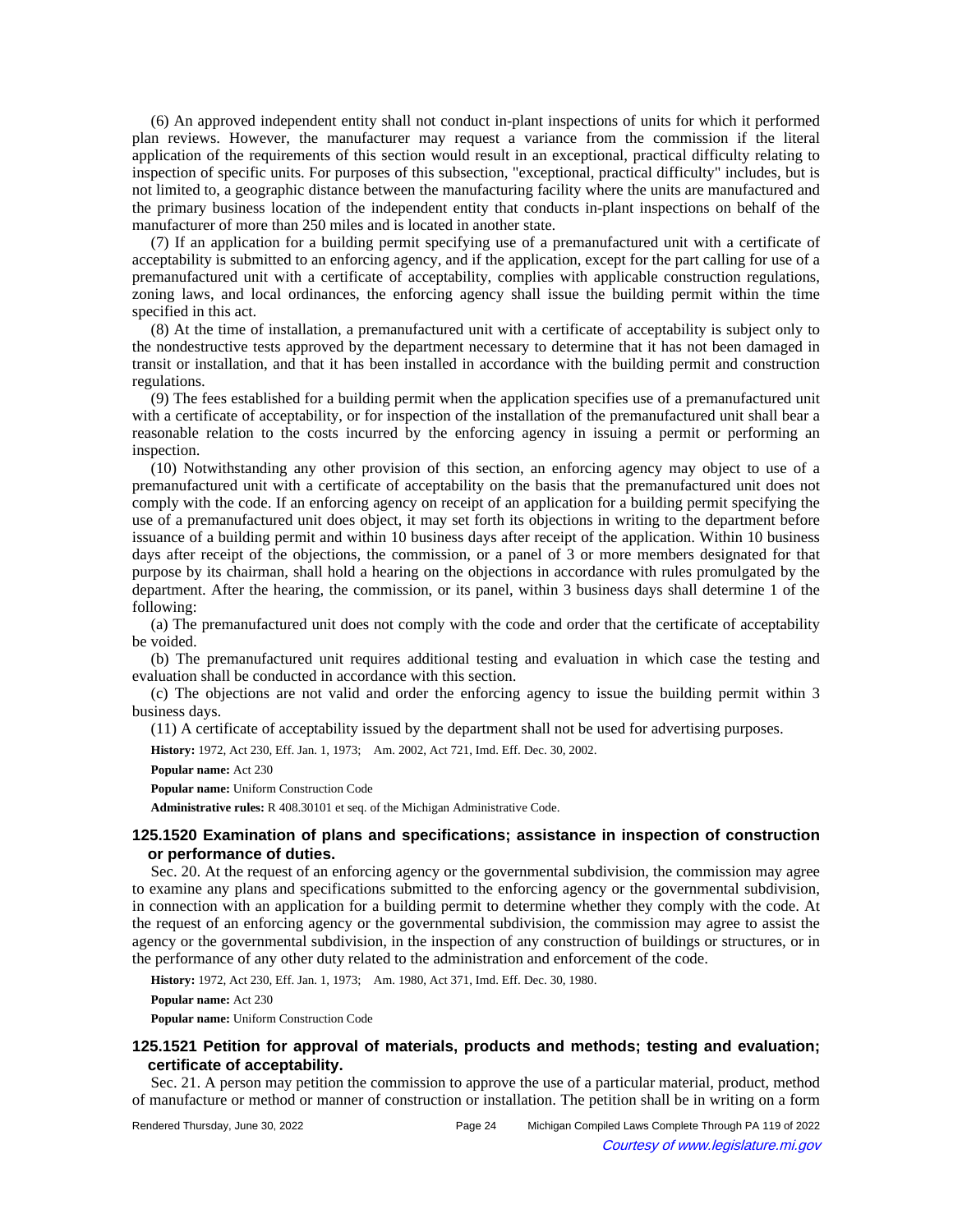to be prescribed by the commission accompanied by such information and material as the commission may by rule require and by an initial fee. On receipt of the petition, the commission shall cause to be conducted testing and evaluation it deems desirable for the particular material, product, method of manufacture or method or manner of construction or installation. After the testing and evaluation, and after a hearing open to the public in which the results of the testing and evaluation are made part of the record, and the petitioner or any other interested party is allowed to present evidence in support of or against the petition, the commission may reject the petition in whole or in part, may in accordance with procedures established in this act amend the code in such manner as the commission deems appropriate, or may grant a certificate of acceptability for the particular material, product, method of manufacture, or method or manner of construction or installation. A petition shall not be rejected if the application is in proper form and the fees are paid, and if performance of the particular material, product, method of manufacture, or method or manner of construction or installation is adequate for its intended use and consistent with reasonable requirements for the health, safety and welfare of the people of this state. The commission may attach any condition it deems appropriate to a certificate of acceptability. A material, product, method of manufacture, or method or manner of construction or installation shall be acceptable for use throughout this state in accordance with the terms of a certificate of acceptability issued with respect to it. A copy of each certificate of acceptability shall be sent or delivered by the commission to each governmental subdivision, however, failure of the commission to comply with this requirement does not prevent or delay effectiveness of a certificate of acceptability. A certificate of acceptability issued by the commission pursuant to this section shall not be used for advertising purposes.

**History:** 1972, Act 230, Eff. Jan. 1, 1973. **Popular name:** Act 230 **Popular name:** Uniform Construction Code

# **125.1521a Installation or use of heating cable; application for approval; "heating cable" defined; construction of section.**

Sec. 21a. (1) Beginning 1 year after the effective date of the amendatory act that added this section, heating cable shall not be installed or used in a building or structure in this state until approved by the commission pursuant to section 21. As provided in section 8, this section is effective throughout the state without local modification.

(2) An application for approval of heating cable submitted to the commission, which includes listing by a nationally recognized testing laboratory found to comply with established standards, shall be approved unless the commission finds it would endanger the public safety.

(3) For purposes of this section, "heating cable" means heating cable as defined in section 2 of the heating cable safety act, that is, cable designed to be secured to pipes and vessels to reduce their likelihood of freezing or to facilitate the flow of viscous liquids. Heating cable also includes products used for deicing on roofs and in gutters and downspouts. Heating cable intended for industrial and commercial use is connected to the supply system by a permanent wiring method or by an attachment plug for connection to a receptacle outlet. Heating cable intended for residential and mobile home use has an attachment plug for connection to a receptacle outlet. Heating cable is commonly known as heat tape.

(4) This section shall not be construed to limit the powers and duties granted pursuant to any other law to a state agency or official.

**History:** Add. 1994, Act 128, Imd. Eff. May 17, 1994. **Popular name:** Act 230

**Popular name:** Uniform Construction Code

# **125.1522 Fees; state construction code fund; fund for purchase and sale of codes and standards.**

Sec. 22. (1) The legislative body of a governmental subdivision shall establish reasonable fees to be charged by the governmental subdivision for acts and services performed by the enforcing agency or construction board of appeals under this act, which fees shall be intended to bear a reasonable relation to the cost, including overhead, to the governmental subdivision of the acts and services, including, without limitation, those services and acts as, in case of an enforcing agency, issuance of building permits, examination of plans and specifications, inspection of construction undertaken pursuant to a building permit, and the issuance of certificates of use and occupancy, and, in case of a board of appeals, hearing appeals in accordance with this act. The enforcing agency shall collect the fees established under this subsection. The legislative body of a governmental subdivision shall only use fees generated under this section for the operation of the enforcing agency or the construction board of appeals, or both, and shall not use the fees for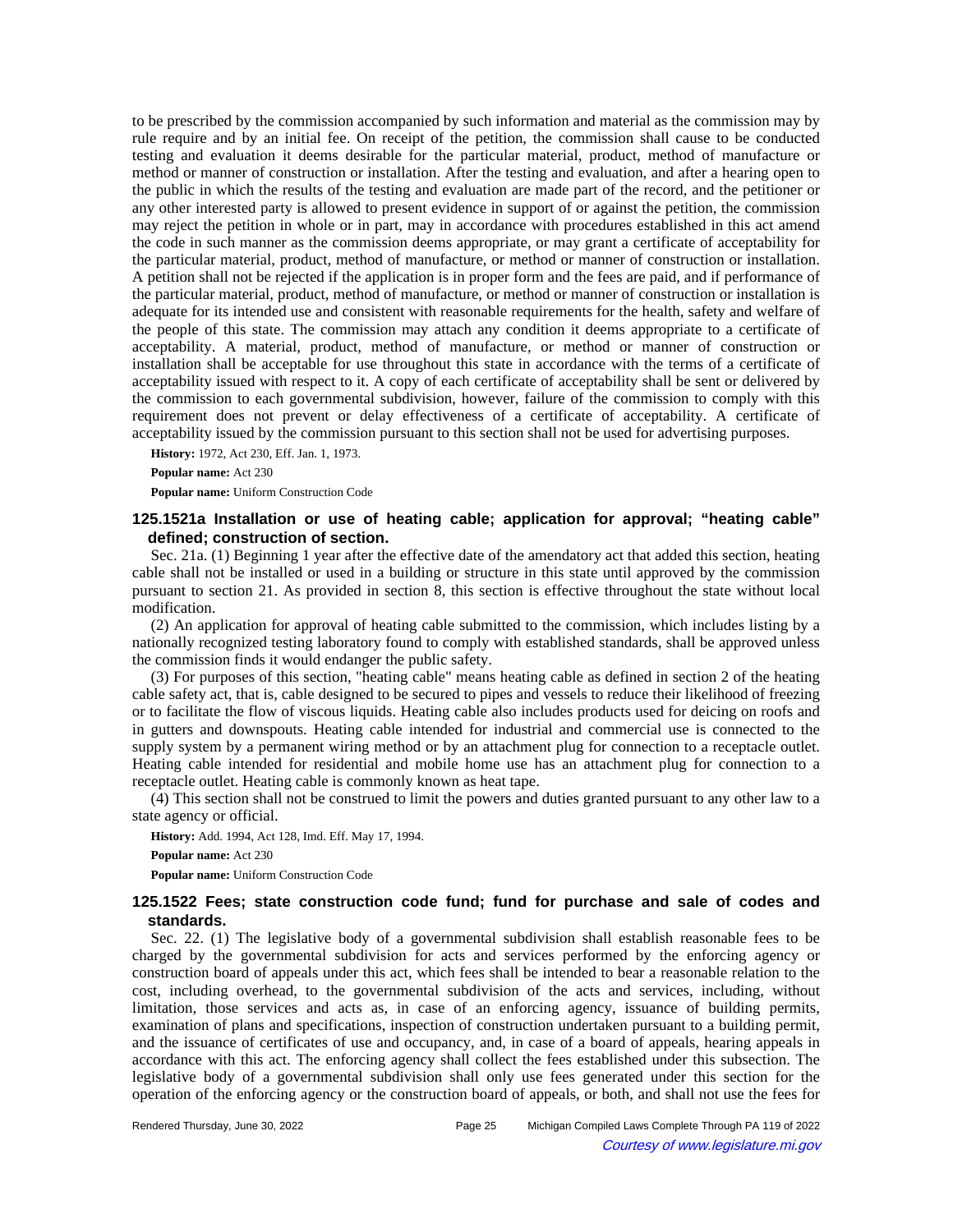any other purpose.

(2) To accomplish the objectives of this section and this act, a state construction code fund is created. The director, after approval by the commission and following a public hearing held by the commission, shall establish reasonable fees to be charged by the commission for acts and services performed by the commission including, without limitation, inspection of plans and specifications, issuance of certificates of acceptability, testing and evaluation of new products, methods and processes of construction or alteration, issuance of building permits, inspection of construction undertaken pursuant to a building permit, the issuance of certificates of use and occupancy, and hearing of appeals. Fees established by the department shall be intended to bear a reasonable relation to the cost, including overhead, of the service or act. Until the director establishes fees pursuant to this act, the fees established pursuant to this subsection shall remain in effect. The state treasurer shall be the custodian of the fund and may invest the surplus of the fund in investments as in the state treasurer's judgment are in the best interest of the fund. Earnings from those investments shall be credited to the fund. The state treasurer shall notify the director and the legislature of interest credited and the balance of the fund as of September 30 of each year. The director shall supervise and administer the fund. Fees received by the department and money collected under this act shall be deposited in the state construction code fund and shall be appropriated by the legislature for the operation of the bureau of construction codes, and indirect overhead expenses in the department. Funds that are unexpended at the end of each fiscal year shall be returned to the state construction code fund. A self-supporting fund shall be established within the commission to provide for the purchase and sale of codes and standards to the general public.

History: 1972, Act 230, Eff. Jan. 1, 1973;--Am. 1978, Act 442, Imd. Eff. Oct. 9, 1978;--Am. 1980, Act 371, Imd. Eff. Dec. 30, 1980; Am. 1999, Act 245, Imd. Eff. Dec. 28, 1999.

#### **Popular name:** Act 230

**Popular name:** Uniform Construction Code

# **125.1523 Unlawful conduct; penalty; separate offenses; retention of fine by governmental subdivision; designation of violation as municipal civil infraction.**

Sec. 23. (1) Except as provided in subsection (3), a person or corporation, including an officer, director, or employee of a corporation, or a governmental official or agent charged with the responsibility of issuing permits or inspecting buildings or structures, who does any of the following is guilty of a misdemeanor punishable by a fine of not more than \$500.00 or imprisonment for not more than 90 days, or both:

(a) Knowingly violates this act or the code or a rule for the enforcement of this act or code.

(b) Knowingly constructs or builds a structure or building in violation of a condition of a building permit.

(c) Knowingly fails to comply with an order issued by an enforcing agency, a construction board of appeals, a board, or the commission pursuant to this act.

(d) Knowingly makes a false or misleading written statement, or knowingly omits required information or a statement in an inspection report, application, petition, request for approval, or appeal to an enforcing agency, a construction board of appeals, a board, or the commission.

(e) Knowingly refuses entry or access to an inspector lawfully authorized to inspect any premises, building, or structure pursuant to this act.

(f) Unreasonably interferes with an authorized inspection.

(g) Knowingly issues, fails to issue, causes to be issued, or assists in the issuance of a certificate, permit, or license in violation of this act or a rule promulgated under this act or other applicable laws.

(h) Having a duty to report violations of this act or a rule promulgated under this act or other applicable laws, knowingly conceals a violation.

(2) With respect to subsection (1)(c), a person is guilty of a separate offense for each day that the person fails to comply with a stop construction order validly issued by an enforcing agency and for each week that the person fails to comply with any other order validly issued by an enforcing agency. With respect to subsection (1)(a) or (d), a person is guilty of a separate offense for each knowing violation of this act or a rule promulgated under this act and for each false or misleading written statement or omission of required information or statement knowingly made in an application, petition, request for approval, or appeal to an enforcing agency, a construction board of appeals, a board, or the commission. With respect to subsection (1)(b), a person is guilty of a separate offense for each knowing violation of a condition of a building permit.

(3) If a governmental subdivision has the responsibility of administering and enforcing this act and prosecutes a violation of this act, the governmental subdivision may retain a fine imposed upon conviction. If a governmental subdivision has the responsibility of administering and enforcing this act, the governmental subdivision may by ordinance designate a violation described in subsection (1) or (2) as a municipal civil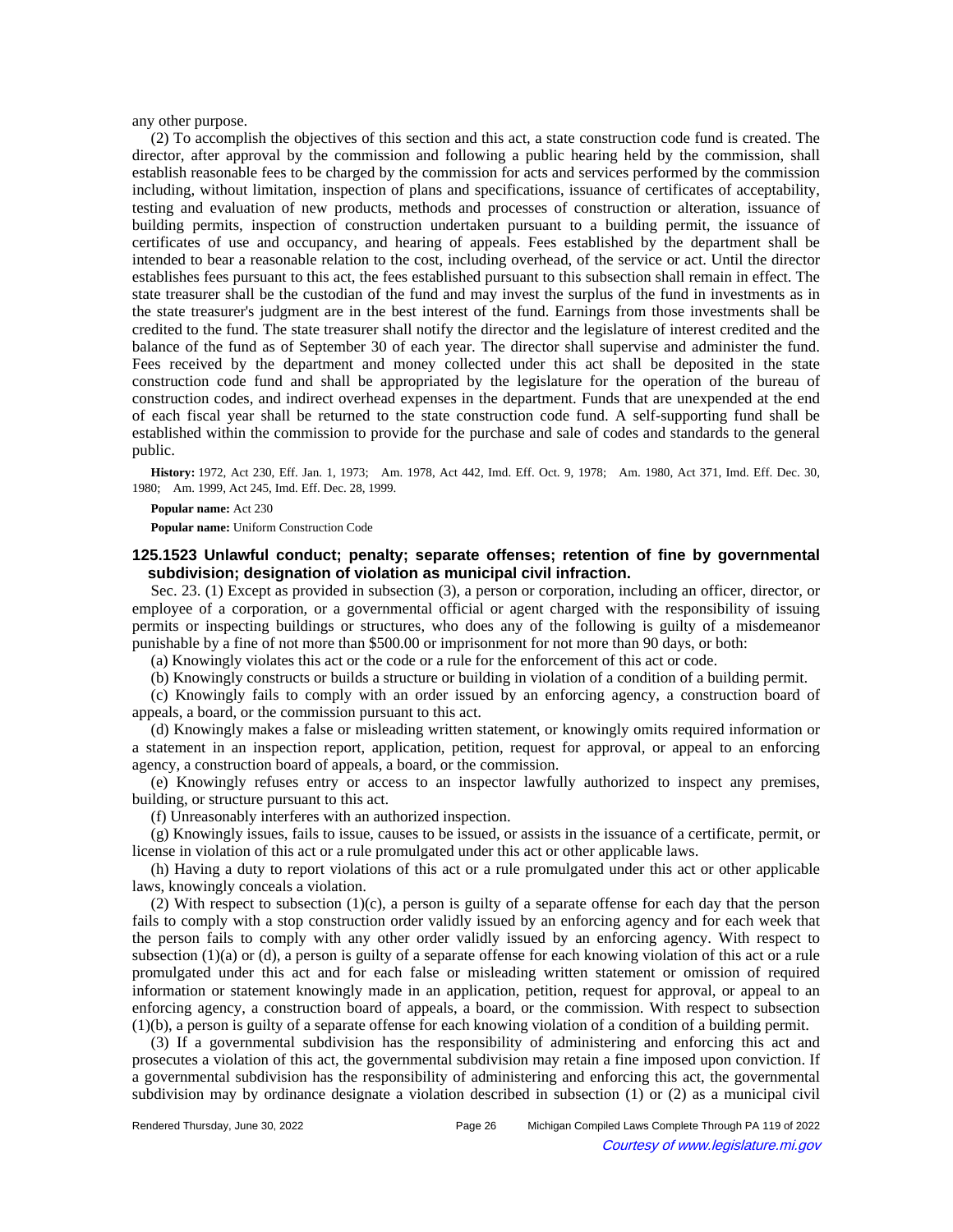infraction and provide a civil fine for the violation. The governmental subdivision may retain the civil fine imposed upon judgment.

History: 1972, Act 230, Eff. Jan. 1, 1973;—Am. 1978, Act 442, Imd. Eff. Oct. 9, 1978;—Am. 1980, Act 371, Imd. Eff. Dec. 30, 1980; Am. 1994, Act 22, Eff. May 1, 1994.

**Popular name:** Act 230

**Popular name:** Uniform Construction Code

**Administrative rules:** R 408.30101 et seq. of the Michigan Administrative Code.

### **125.1523a Civil violation; penalty; enforcement.**

Sec. 23a. (1) In addition to any other penalties or remedies provided by law, a person who is required to be licensed as a residential builder or residential maintenance and alteration contractor, or as a master or journeyman plumber, an electrical contractor or master or journeyman electrician, or a mechanical contractor shall not perform work on a residential building or a residential structure without first obtaining a license. A person who violates this section is responsible for a civil violation, and shall be fined not less than \$100.00 or more than \$500.00.

(2) The prosecuting attorney of the county in which the residential building or residential structure is located or the attorney general may enforce this section.

**History:** Add. 1989, Act 135, Eff. Oct. 1, 1989. **Popular name:** Act 230 **Popular name:** Uniform Construction Code

## **125.1524 Effect of existing construction regulations and permits.**

Sec. 24. Until 6 months after promulgation of the code, construction regulations heretofore or hereafter adopted by a governmental subdivision continue in effect unless repealed by local law or ordinance. Six months after the promulgation of the code and thereafter, construction regulations adopted by a governmental subdivision shall be considered repealed and invalid, except as provided in section 8. A building permit validly issued under local construction regulations within 6 months before promulgation of the code is valid, and the construction of a building or structure may be completed pursuant to that building permit. The construction of a building or structure started before promulgation of the code in an area of the state that did not as of the date of beginning of construction require a building permit may be completed without a building permit. Except as provided in section 28, construction regulations incorporated in any act of this state in effect or validly promulgated by any board, department, commission, or agency continue in effect until promulgation of the code at which time they shall be considered to be superseded.

History: 1972, Act 230, Eff. Jan. 1, 1973;—Am. 1980, Act 371, Imd. Eff. Dec. 30, 1980.

**Popular name:** Act 230

**Popular name:** Uniform Construction Code

### **125.1525 Effect of act on functions of state plumbing and electrical administrative boards.**

Sec. 25. This act does not affect the functions of the state plumbing board with respect to the licensing of master or journeyman plumbers and the registration of plumbers' apprentices, and of the electrical administrative board with respect to the issuance of class 1, electrical contractor's licenses, class 2, master electricians' licenses and class 3, journeyman's licenses.

**History:** 1972, Act 230, Eff. Jan. 1, 1973. **Popular name:** Act 230 **Popular name:** Uniform Construction Code

## **125.1526 Transfer of state plumbing and electrical administrative boards to commission.**

Sec. 26. Subject to other provisions of this act concerned with the relationship between the commission and the boards, the state plumbing and electrical administrative boards are transferred to the commission without alteration of their functions.

**History:** 1972, Act 230, Eff. Jan. 1, 1973.

**Popular name:** Act 230

**Popular name:** Uniform Construction Code

# **125.1528 Inconsistent or conflicting provisions; powers and duties of other acts not affected; exception for temporary door locking device or system.**

Sec. 28. (1) Any provision of any of the following that is inconsistent or in conflict with this act is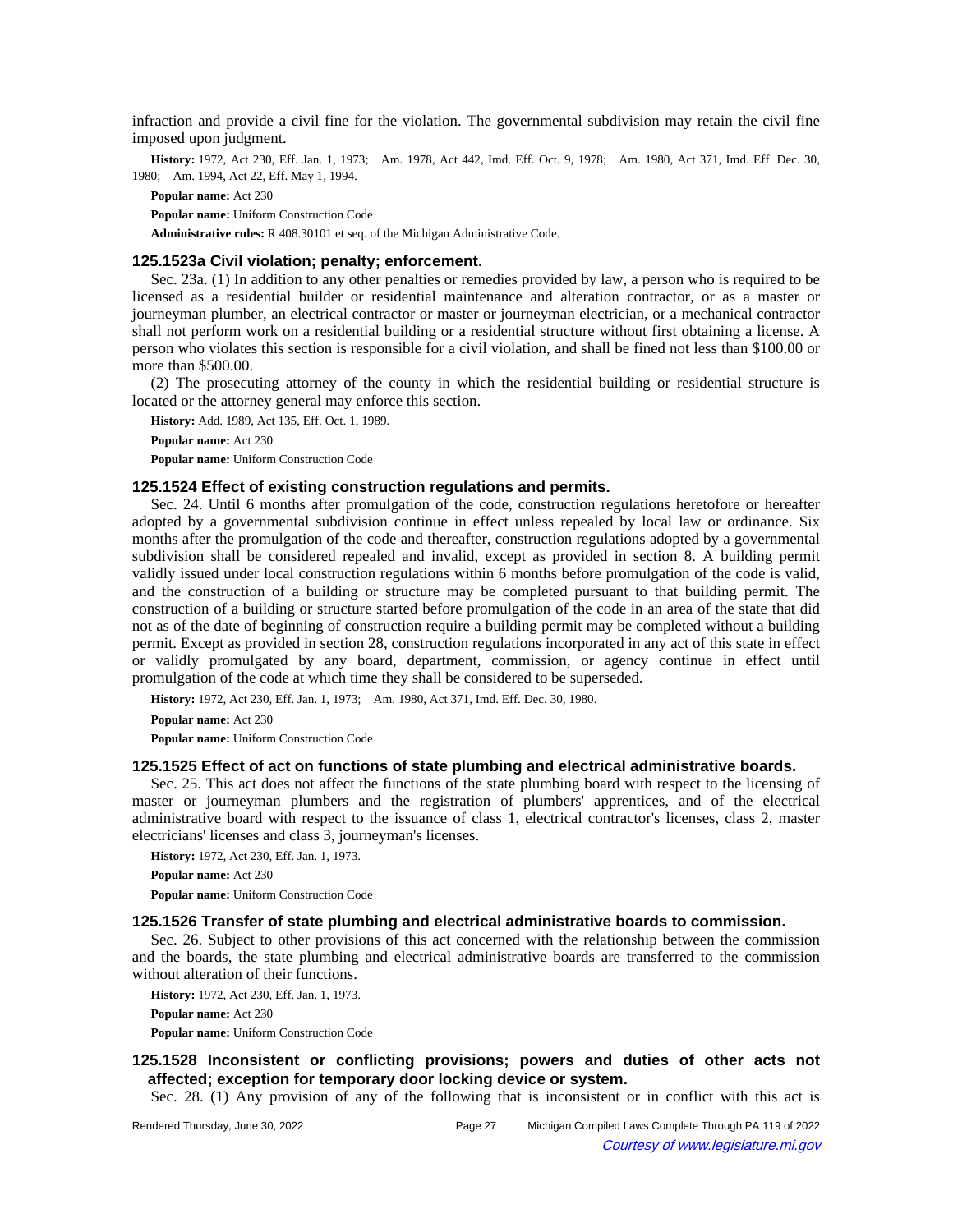superseded to the extent of the inconsistency or conflict:

(a) Section 34 of 1933 (Ex Sess) PA 18, MCL 125.684.

(b) Article 11 of the skilled trades regulation act, 2016 PA 407, MCL 339.6101 to 339.6133.

(c) Article 7 of the skilled trades regulation act, 2016 PA 407, MCL 339.5701 to 339.5739.

(d) Except as otherwise provided in this section, any other public act.

(2) Any provision of this act that is inconsistent or in conflict with the Michigan fireworks safety act, 2011 PA 256, MCL 28.451 to 28.470, as it relates to the retail sale of consumer fireworks and low-impact fireworks, as those terms are defined in that act, is superseded to the extent of the inconsistency or conflict.

(3) This act does not repeal, amend, supersede, or otherwise affect the powers and duties under any of the following:

(a) Part 55 of the natural resources and environmental protection act, 1994 PA 451, MCL 324.5501 to 324.5542.

(b) Part 124 of the public health code, 1978 PA 368, MCL 333.12401 to 333.12434.

(c) The Michigan occupational safety and health act, 1974 PA 154, MCL 408.1001 to 408.1094.

(d) Article 9 of the skilled trades regulation act, 2016 PA 407, MCL 339.5901 to 339.5947.

(e) 1967 PA 227, MCL 408.801 to 408.824.

(f) 1937 PA 306, MCL 388.851 to 388.855a.

(4) A labelled fire door assembly with a temporary door locking device or system that is installed under section 1d of 1937 PA 306, MCL 388.851d, does not violate this act.

History: 1972, Act 230, Eff. Jan. 1, 1973;—Am. 1980, Act 371, Imd. Eff. Dec. 30, 1980;—Am. 1996, Act 48, Imd. Eff. Feb. 26, 1996;—Am. 2014, Act 9, Imd. Eff. Feb. 11, 2014;—Am. 2016, Act 409, Eff. Apr. 4, 2017;—Am. 2018, Act 307, Imd. Eff. June 29, 2018 ;- Am. 2020, Act 155, Imd. Eff. Sept. 17, 2020.

#### **Popular name:** Act 230

**Popular name:** Uniform Construction Code

## **125.1528a Business monitoring system, home monitoring system, or low-voltage electric fence; installation, maintenance, replacement, or servicing of electrical wiring, equipment, or devices; permit not required; definitions.**

Sec. 28a. (1) Notwithstanding any other law of this state to the contrary, a permit or other approval is not required for the siting, installation, maintenance, placement, replacement, or servicing of a business monitoring system, a home monitoring system, or a low-voltage electric fence, including any related or associated electrical wiring, equipment, or devices, if performed by a provider.

(2) As used in this section:

(a) "Business monitoring system" means a device or an assembly of equipment and devices, less than 50 volts, that allows a business to remotely monitor its business premises through audio, video, or sensor detection systems. A business monitoring system does not include a fire alarm system or a life safety system designed to protect and evacuate building occupants in the event of emergencies such as fire, smoke, or power outages.

(b) "Home monitoring system" means a device or an assembly of equipment and devices that allows an individual to remotely monitor his or her home through audio, video, or sensor detection systems and that may allow the individual to remotely control the home's environment, including, but not limited to, temperature, humidity, lighting, doors, or locks.

(c) "Low-voltage electric fence" or "fence" means an alarm system that consists of a fence structure and an energizer that produces an electric charge on contact with the fence structure and meets all of the following:

(*i*) The fence structure is 10 feet in height or 2 feet greater in height than the perimeter nonelectric fence or wall required under subparagraph (*vii*), whichever is taller.

(*ii*) The fence is installed in a location that is zoned for nonresidential use.

(*iii*) The energizer is powered by a commercial storage battery that does not exceed 12 volts.

(*iv*) The electric charge produced by the fence upon contact does not exceed energizer characteristics set forth in "International Standard IEC 60335-2-76", 2018 edition, published by the International Electrotechnical Commission.

(*v*) The fence is identified using warning signs attached to the fence at intervals of not more than 60 feet. Each sign must include the international symbol for shock and the warning must be written in English and Spanish.

(*vi*) If applicable, and if required and approved by a fire code official, a key switch for the fence is installed at the main entry point to the property to provide secure access to the fence's electrical power disconnect switch.